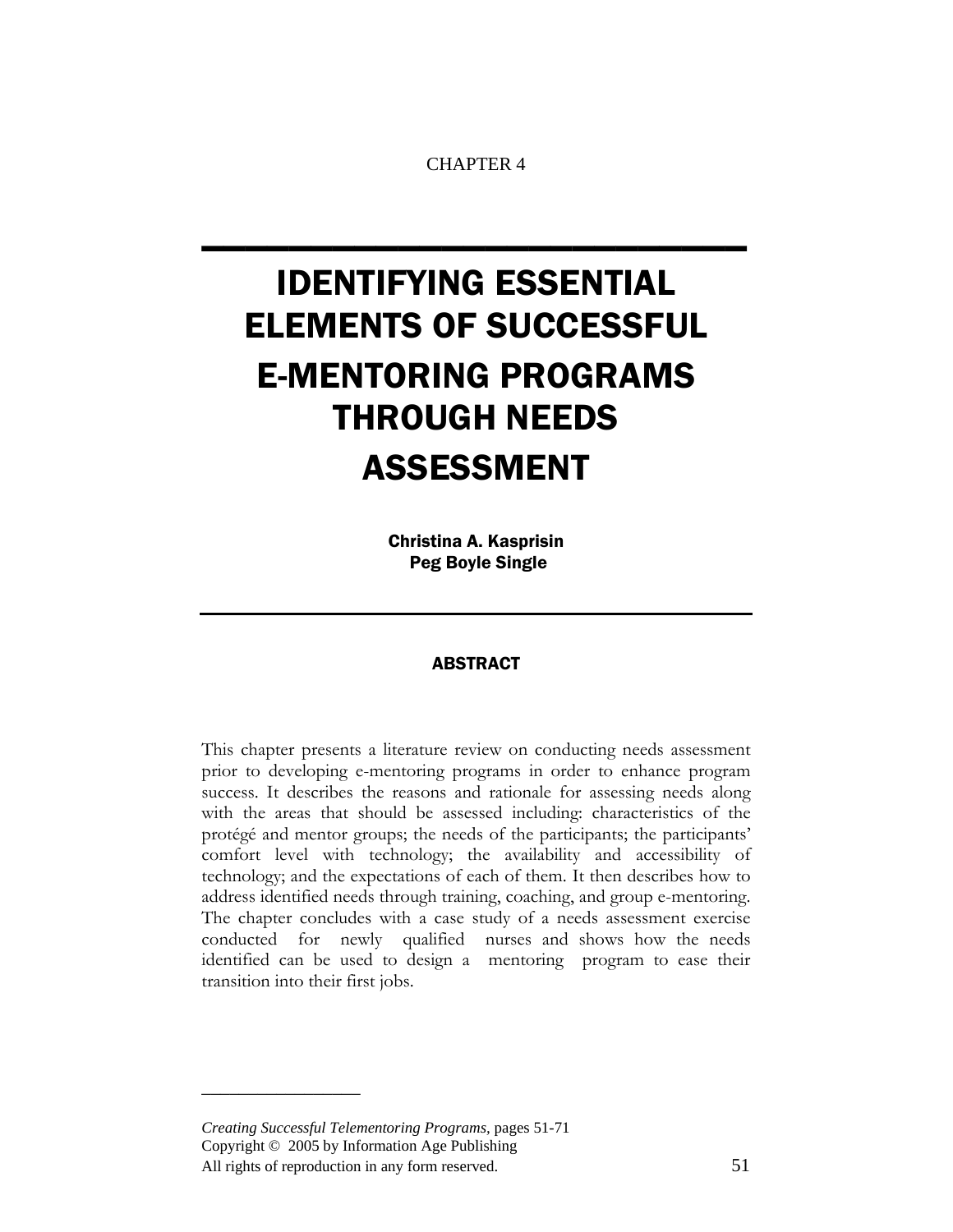Mentoring contracts, whether formal or informal, are gaining popularity within the face-to-face mentoring literature (Zachary, 2000). Likewise, ementoring programs are increasing in number and are being used by a greater variety of populations (Bierema & Merriam, 2002; Single & Single, 2004). In thought it is relatively easy to establish such a program. All that appears to be is needed are mentors, e-mail, and individuals who can benefit from an ongoing contact with a more senior individual. However, although simple in concept, a successful e-mentoring partnership is not easy to accomplish and many experience difficulties (Harris, O'Bryan, & Rotenberg, 1996). There are many reasons for this, but one of the most fundamental is that program developers do not include a needs assessment process in the initial planning stages.

Generally, most e-mentoring programs make the assumption that participants are all entering at a similar point in terms of technological ability, levels of communication skills, and expectations in terms of program delivery and goals (Kasprisin, Single, Single, & Muller, 2003). This assumption tends to be false and can cause many problems that will negatively impact program effectiveness. Participants may be unable to adequately engage in the mentoring process because of unfamiliarity with the technology, difficulties in establishing an online relationships, or conflicts about the expectations of the program (Bennett, Hupert, Tsikalas, Meade, & Honey, 1998; Kasprisin, 2003). Conducting a needs assessment prior to beginning a program can aid developers in preventing these problems and help them to determine the types of training and coaching that will be needed, the program goals, and the structural elements that should be incorporated into the program to maximize success.

Successful e-mentoring programs must address the characteristics, needs, and expectations, of protégés and mentors in a number of areas (Bennett et al., 1998; Harris & Figg, 2000). Program developers need to determine unique characteristics of the participants, the participants' capacity to access the technology, and their ability to use it effectively (Friedman, Zibit, & Coote, 2004; National Mentoring Center, 2002). The developers must address the subject matters of interest to them (Harris & Jones, 1999). Finally, programs need to determine and match expectations of protégés and mentors in terms of frequency and types of communications and program goals (O'Neill & Harris, 2000). Having this information will enable the program developers to determine the technology, training and coaching needs of participants, and help establish communication patterns and program goals that meet participant needs.

These issues are described in detail in the sections that follow. We begin with a definition of a needs assessment, its purposes, and the rationale for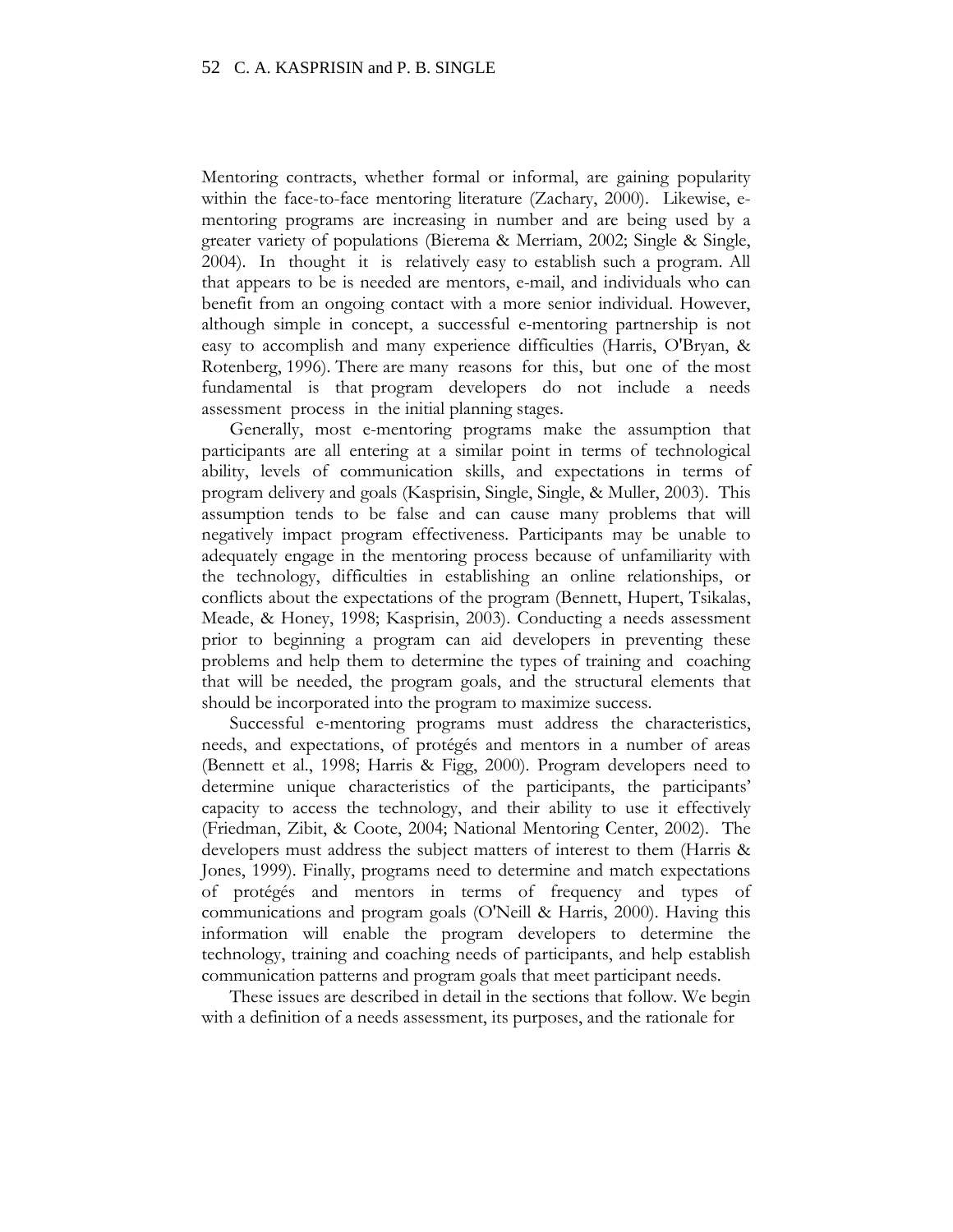using it. This is followed with information about how to address the demographics of the population. Next we address the elements to consider when determining technological abilities and access. The third section deals with how to identify and manage protégé and mentor expectations. The chapter concludes with a description of how to address needs discovered through the assessment process through training, coaching, and group ementoring using a case study involving a needs assessment exercise for a mentoring program to support newly qualified nurses entering their first jobs.

# ELEMENTS OF A NEEDS ASSESSMENT

In order to change an individual's behavior, knowledge, and/or motivation, it is essential to determine both the starting and ending point of the transformation. This involves conducting a needs assessment that determines where the individual is beginning and the whether he or she has the requisite knowledge to achieve the desired endpoint (Pololi, Dennis, Winn, & Mitchell, 2003). It is our belief that since e-mentoring is being used for many different populations to achieve varying purposes, it is imperative that such assessment be conducted to identify commonalities and areas of deficiency.

#### Definition and Purposes.

Our definition of needs assessment is that it is a process that identifies the skills and knowledge people require to complete necessary programs and tasks. Applied to a program, this means identifying the planning and programmatic features that are necessary to conduct a successful program.

The purposes of a needs assessment are twofold. First, the program developers need to determine the knowledge and skills of the participants who are beginning the process. Second, they need to identify the programmatic features necessary to implement a successful e-mentoring program.

#### Considering the Population

E-mentoring programs often focus on either populations who are underrepresented or areas of national needs (Bierema & Merriam, 2002; Ensher, Heun, & Blanchard, 2003). These objectives may include support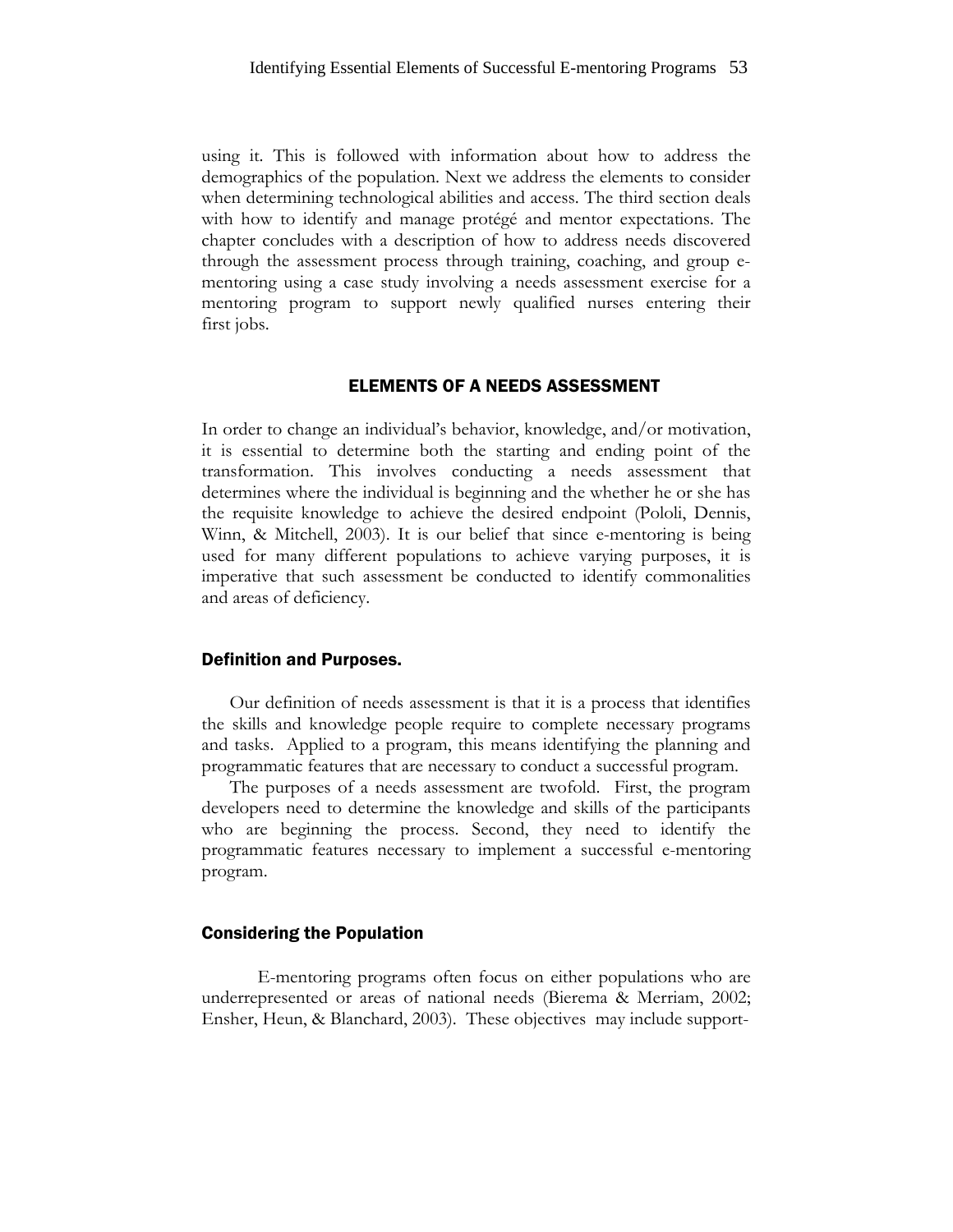ing women in science and engineering, increasing school students' exposure to science, or boosting the academic achievement of inner-city high school students (Single & Single, 2004), or, as described in the case study later in this chapter, providing effective support for newly graduated nurses in their first jobs to support their retention as part of the effort to address the nationwide nursing shortage. Although, potential participants share a common feature, they are likely to show great variability in a number of other characteristics, such as age, experience, ethnicity, skills, knowledge, and culture.

Thus, the first part of the needs assessment should be to collect demographic information. This can be done in a variety of ways, depending on the size and geographic distribution of the population involved in the program. This information can be gathered via registration for the program or by using online questionnaires.

This type of data gathering should be done *each* time a program is conducted or a new cohort is added, because it is not safe to assume that first year nurses in one year are similar in demographics, skills, and culture, to the next year's protégés. Doing this also allows developers to compare their data over time and to be able to tell if the characteristics of the participants remain stable over time, or if they are changing. If they are changing, that could have ramifications for anything or everything in the program, from the matching protocol to the training, coaching, and group e-mentoring aspects of the program and programmatic features.

# Identifying Technological Access and Abilities

In order to establish program goals, the participant needs to be engaged (Asgari & O'Neill, 2004; Bennett, Tsikalas, Hupert, Meade, & Honey, 1998; Ithaca Evaluation Group, 1999). While this seems self-evident in face-toface mentoring, e-mentoring presents some additional obstacles and requires skills in order to allow a protégé to participate in and benefit from participant in an e-mentoring program. So the first topic to address is the technology skills and access to technology of the participants.

Individuals who participate in e-mentoring, whether they are protégés or mentors must have the skills to use the technology with ease and be able to access it as needed. Both of these elements must be addressed in a comprehensive needs assessment. Since e-mentoring is primarily conducted over the Internet, often through the use of e-mail, all the participants need to have a base-level facility with and access to technology.

Early in the development of formal e-mentoring programs, researchers and developers alike realized the importance of technology access and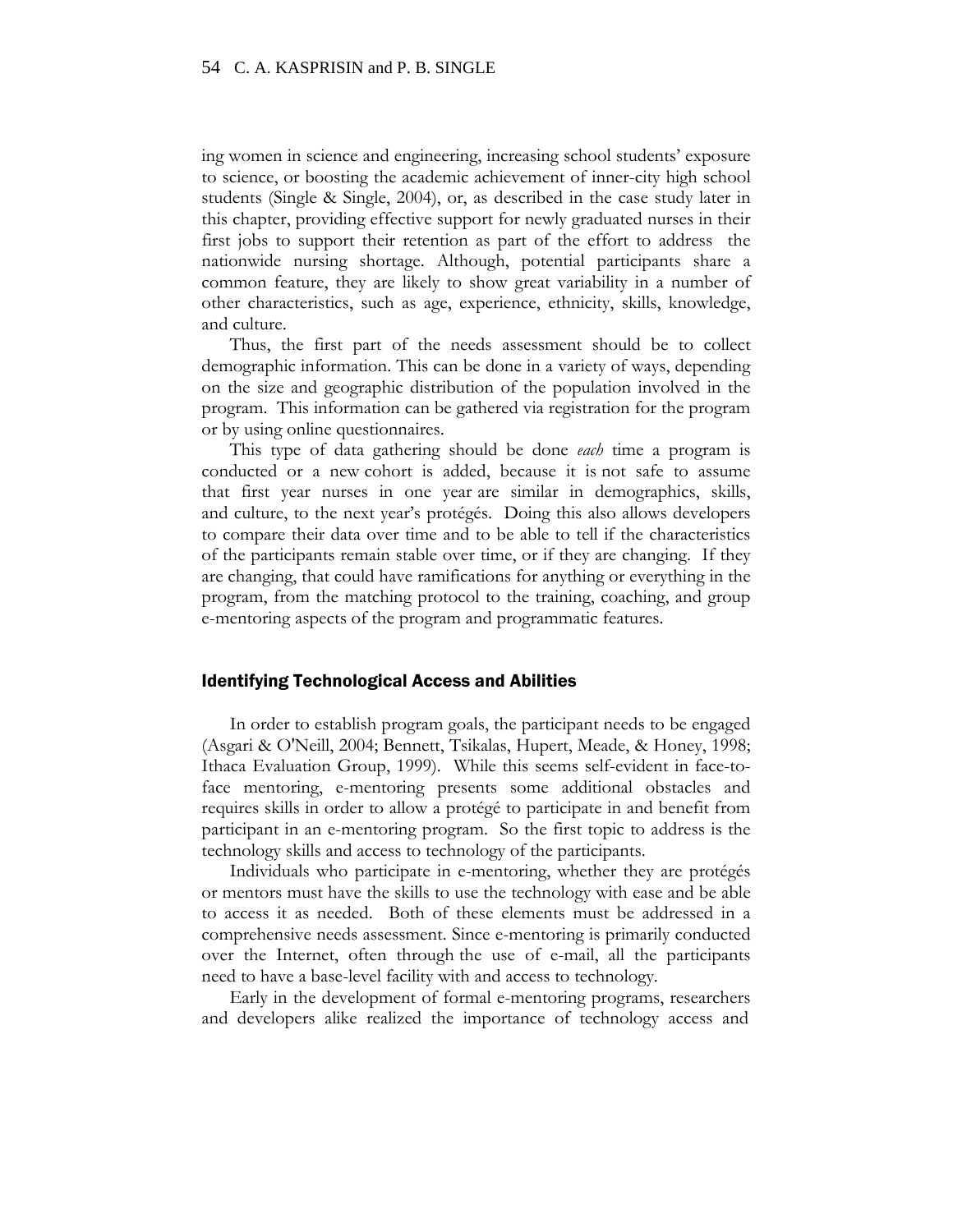skills (Bennett et al., 1998; Harris, Rotenberg, & O'Bryan, 1997; Neils, 1997). For instance, in The Telementoring Young Women in Engineering and Computing Project, the high school females serving as protégés in the program had variable access to e-mail, and this influenced their ability to stay in contact with their mentors. Likewise, Harris, Rotenberg & O'Bryan (1997), while connecting public school students with mentors through the Electronic Emissary program, found it necessary to coach the mentors on the students' access to technology. Often the professionals and retirees serving as mentors had individual computers with unlimited access and did not understand the difficulties that were encountered by their protégés in maintaining contact. In comparison to the mentors, the students often shared a few computers among a whole class of students, and therefore were limited in their hours of access.

The importance of access to technology was further illustrated in supporting a program for urban high school students (Friedman, Zibit, & Coote, 2004). During the first half of the e-mentoring program the student-protégés had only limited access to computers. At the mid- point of the program, a "smart" keyboard, one that has word processing and the ability to connect to the internet, was given to each student. The students were then able to check their email, type a response, upload the response to the internet and communicate with their mentors. Once the students had ready access to the technology, the frequency, outcomes and quality of interactions with their mentors increased dramatically and impressively.

Sometimes, developers can make assumptions about student uniformity in the ability to use technology. For example, in our own work planning a state-wide e-mentoring program for new nurses, since there were as recent graduates of college level educational programs in which they all used the Internet and e-mail, we were able to assume they were proficient and knowledgeable in these areas. Access, however, could not be guaranteed. Many of the individuals live in rural areas where the only Internet access is by 56K modem. Thus, it was important to assist them with the access issue.

One way to do this that we investigated for the nursing program case study was to work with employers. In some instances, the use of the Internet at work may be prevented by firewalls used to preserve the confidential nature of the computer networks. However, because of the benefits of e-mentoring for employers (Chao, 1988), institutions may be willing to allow their employees to use the institution's computers for this purpose. Thus, developing collaborative relationships to ensure that the protégés have Internet access at their places of work or study can be very helpful. For instance, when embarking on the e-mentoring program for new nurses, we made contact with the Chief Nursing Officers of the nursing organizations involved. We were thus able to secure official backing for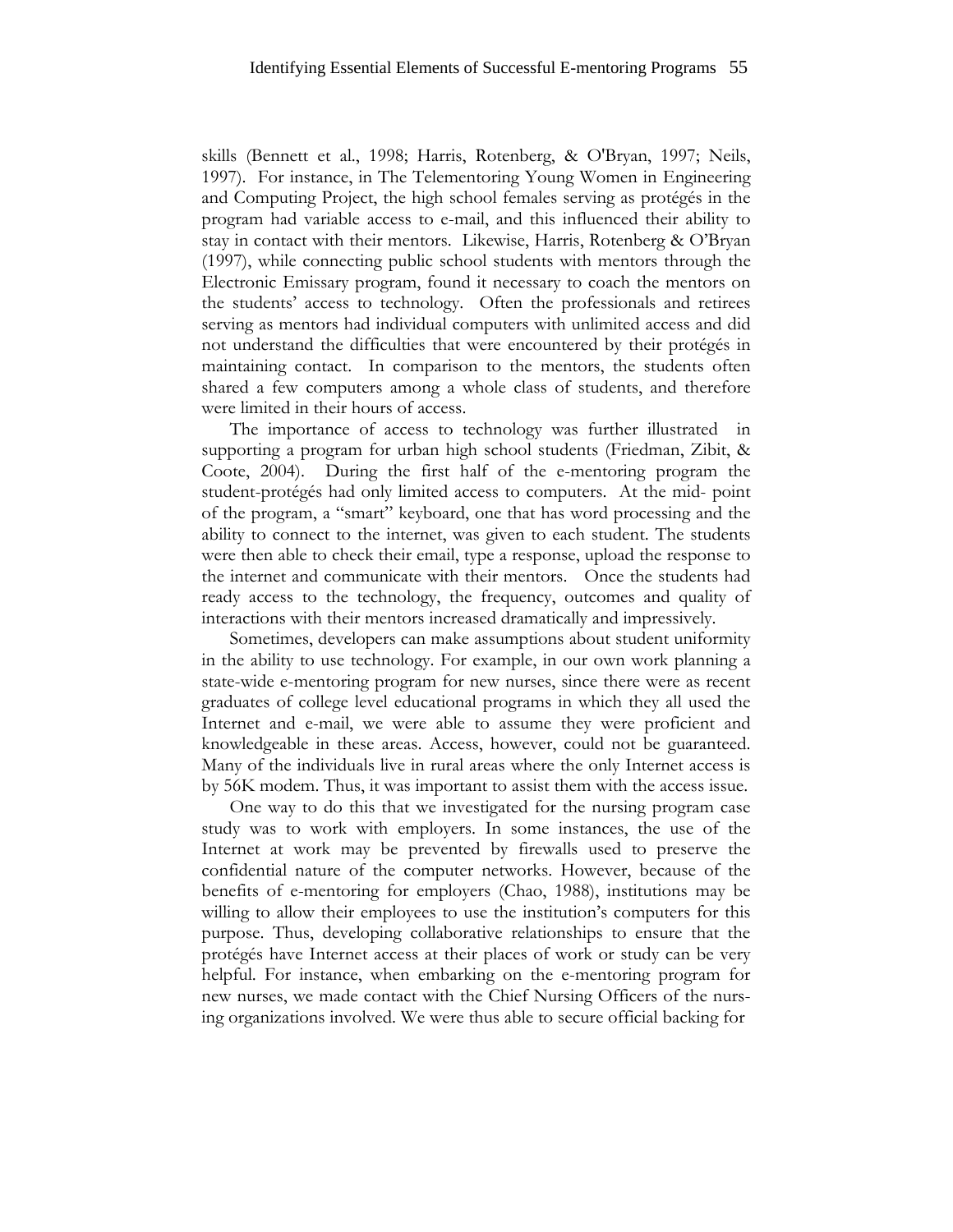participation in the program for both mentors and protégés from the hospital administrations and thus facilitate and expand technological access for our participants.

#### Identifying and Managing Expectations

Protégé, mentor, and program expectations are crucial aspects in ementoring success. In his overview of the early mentoring movement, Freedman (1992) emphasizes the need to establish the expectations and parameters of the mentor-protégé relationships. The more closely they are aligned with one another, the better the possibilities for success. Areas which should be addressed are expectations related to frequency of communication, subject matter knowledge participants should have, and program goals.

When the expectations of the program are made explicit and when participant expectations are aligned with program goals, face-to-face mentoring relationships meet more regularly and are rated as more successful (Boyle and Boice, 1998; Murray, 1991). In e-mentoring program contexts, because of lack of context cues, communications that involve goal-setting, progress-reporting, and the nature of the interactions are of paramount importance (Kimball & Eunice, 1999). The lack of contextual cues that are present in face-to-face mentoring, establishing the expectations, such as the frequency of contact, may be even more important in e-mentoring than in general mentoring programs. (Harris et al., 1997; Sproull & Kiesler, 1992).

While a benefit of e-mentoring is that mentors and protégés often bring affiliations with different organizations (Single, Muller, Cunningham, Single, & Carlsen, 2004), this may also make setting and managing expectations in e-mentoring programs more important than doing so in face-to-face mentoring (O'Neill & Harris, 2000). For instance, when managing an ementoring program between professionals and school students, the professionals serving as mentors typically have ready access to the Internet throughout the course of the day, the students would have much more restrictive use (Bennett et al., 1998; Harris et al., 1997). Therefore, one of the first areas to address is the participants understanding of the mutual expectations concerning the frequency of communications and expectations regarding lag time in responding.

The second topic to consider regarding expectations is the subject matter expertise protégés and mentors are expected to have. This knowledge is very important in setting program goals. It is also vital in proper matching of protégé and mentor. There can be great disappointment if a protégé has high expectations of a mentor's expertise in area they want to learn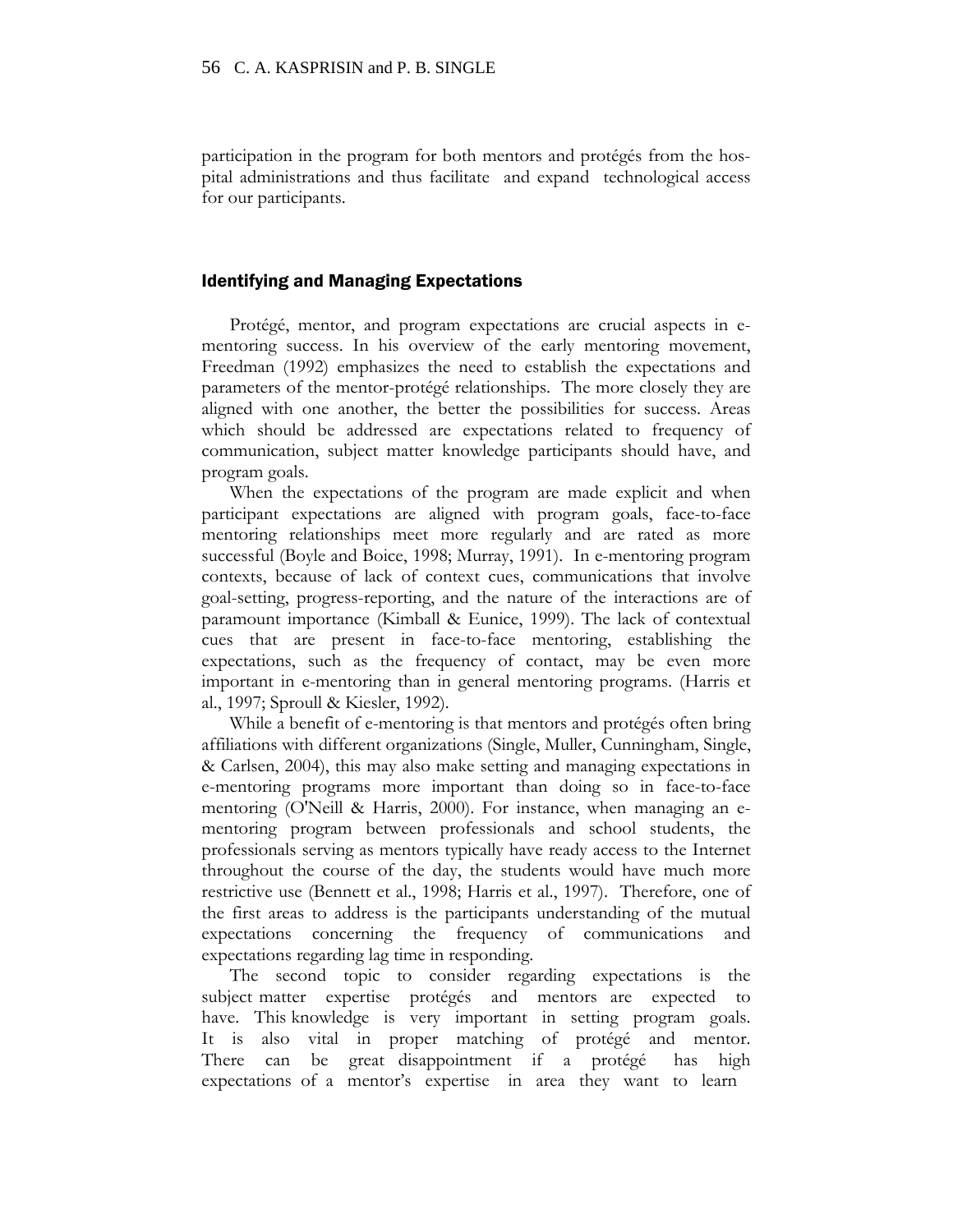more about and the mentor does not have that expertise. Likewise, there can be great frustration on the parts of both mentors and protégé if the protégé lacks adequate subject matter knowledge to understand or benefit from the expertise of the mentor. Having this information is particularly important in designing the coaching features of the program to increase subject matter knowledge and understanding.

A final area to consider with regard to protégés' and mentors' expectations is the goals of the program. Not everyone will come into the program with the same expectations. For instance, O'Neill and Harris (2000) found that protégés, who were school students, and their mentors came into the programs with different expectations of the meaning of "good mentor". While both student-protégés and mentors were in agreement that asking questions as part of the "inquiry jumpstart" would be an important part of the e-mentoring, the mentors expected to have more follow-up and directive exchanges than the student-protégés seemed to desire. Especially when dealing with people from different organizations, with variations in age and other factors, the possibilities for differences in perceived program goals, and thus outcomes, are great. Therefore, they must be dealt with early in the program.

# Managing Program Expectations

Once communication, subject area knowledge, and program goal expectations are identified, it is essential that these expectations be considered in the program design and that they be managed throughout the e-mentoring process. Managing expectations "includes communicating the program goals, eligibility criteria, and frequency of expected contact to the target mentor and protégé populations" (Single and Muller, 2001, p. 112). The best way to address managing expectations is upfront, as part of the training and orientation process. Coaching and group e-mentoring are other strategies that can be used to manage expectations and ensure program success.

Managing expectations through training scenarios. *Training* has a significant role in structured mentoring programs and is becoming increasingly common in e-mentoring programs. As Boyer (2003) states, training needs to "clearly define all member responsibilities and function to understand the assumed virtual role" (p. 38).

Training programs are useful in shaping the behavior and information that individuals possess to improve the match between what they bring to the program and what is necessary for success in an organization (Chao, 1988). Training in e-mentoring can be expected to shape the individuals' abilities to maximize the benefits of mentoring relationships. A major out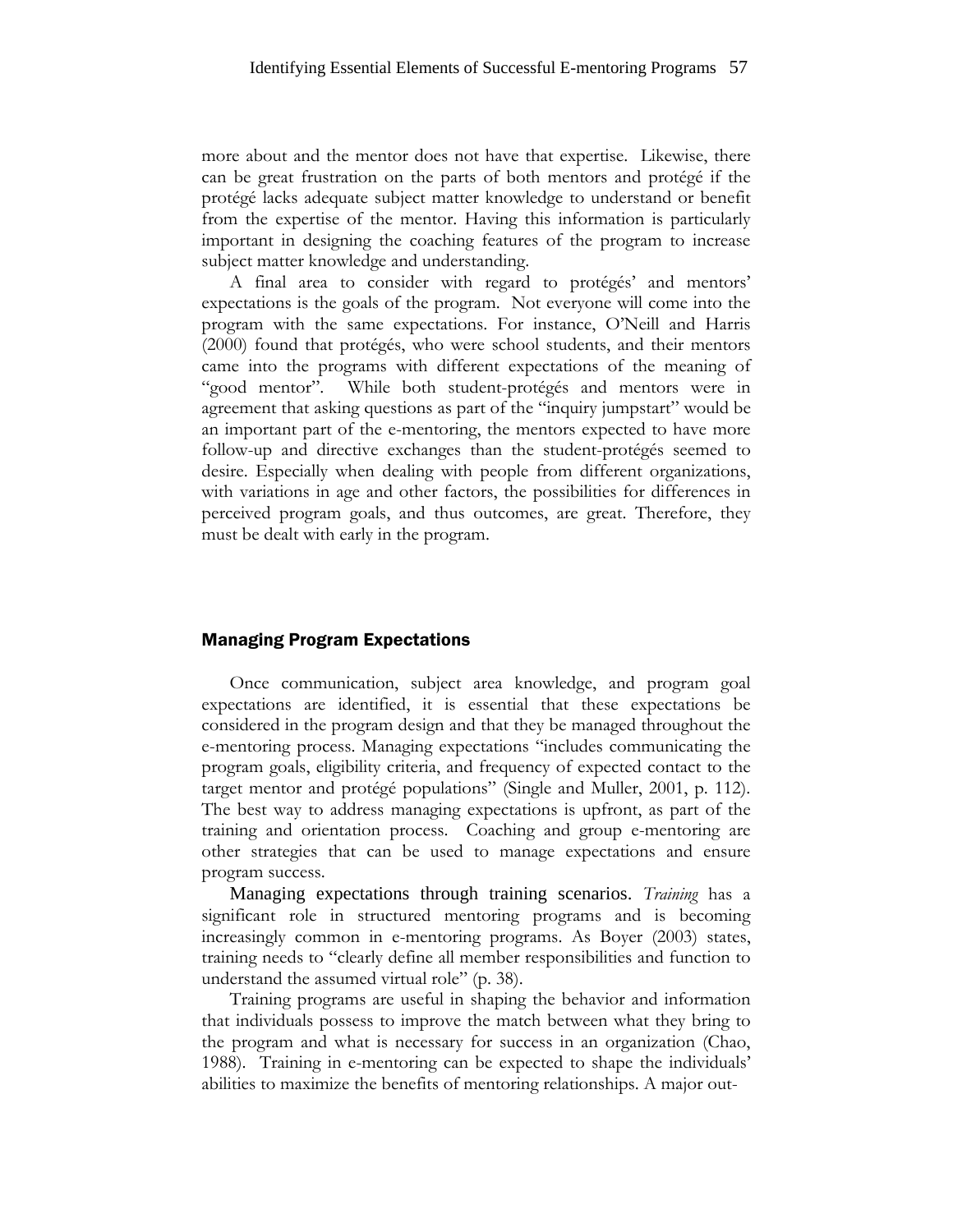come is facilitating skill-building and defining the responsibilities of participants (Gaskill, 1993). When mentoring programs are adapted to electronic format, the content and delivery of the information become important elements.

Training is a necessary component in e-mentoring because it exposes both mentors and protégés in advance to issues that may arise during the mentoring relationship. The training program should help accomplish the transition to an e-mentoring program by providing the user with opportunities for problem solving of increasing complexity. A welldeveloped training program can facilitate the development of skills for both the mentor and protégé (Coovert & Craiger, 1997; Ravet & Layte, 1997).

The training should be designed to stimulate the initial contacts between mentor and protégé to help establish the relationship. Training tutorials can be useful in this process by presenting participants with scenarios of potential situations that will help them understand and deal with potential problems and develop their e-mentoring skills as both protégé and mentor. The scenarios should be based both on the information gained during the needs assessment phase and the desired program outcomes.

With each scenario, participant should be presented with options to identify a course of action. Coaching should be integrated into the training sessions to assist the participants in understanding the e-mentoring process. While there should be no correct answers in scenarios designed to solve problems, coaching responses should be incorporated into the scenarios to assist participants in addressing the issues presented. There is no correct answer, just different coaching responses are provided. Through these scenarios, protégés and mentors should discover appropriate ways to manage their expectations, and afterwards, their interactions

Scenarios should be progressive so that the participants engage in thought experiments of increasing complexity. For example, the first scenario could discuss the way to initiate the relationship. This could include what types of discussion points to include in the first contact and what to expect. The coaching responses would address the selection of topics, possible limits and boundaries to the relationship, and suggestions for continuing. Sensitive areas, such as role transition, could be the focus of some scenarios. By introducing such topics, participants can learn that others experience similar thoughts and feelings and that is it acceptable to deal with issues of conflict and concern without fear. Protégés can learn that they can discuss these topics openly with their mentors

A scenario on maintaining contact would also be a valuable tool for use in the training session. At times, the number of emails may drop below the suggested frequency of contact. The individuals could problem solve with the help of the coach to find different strategies to stay involved with their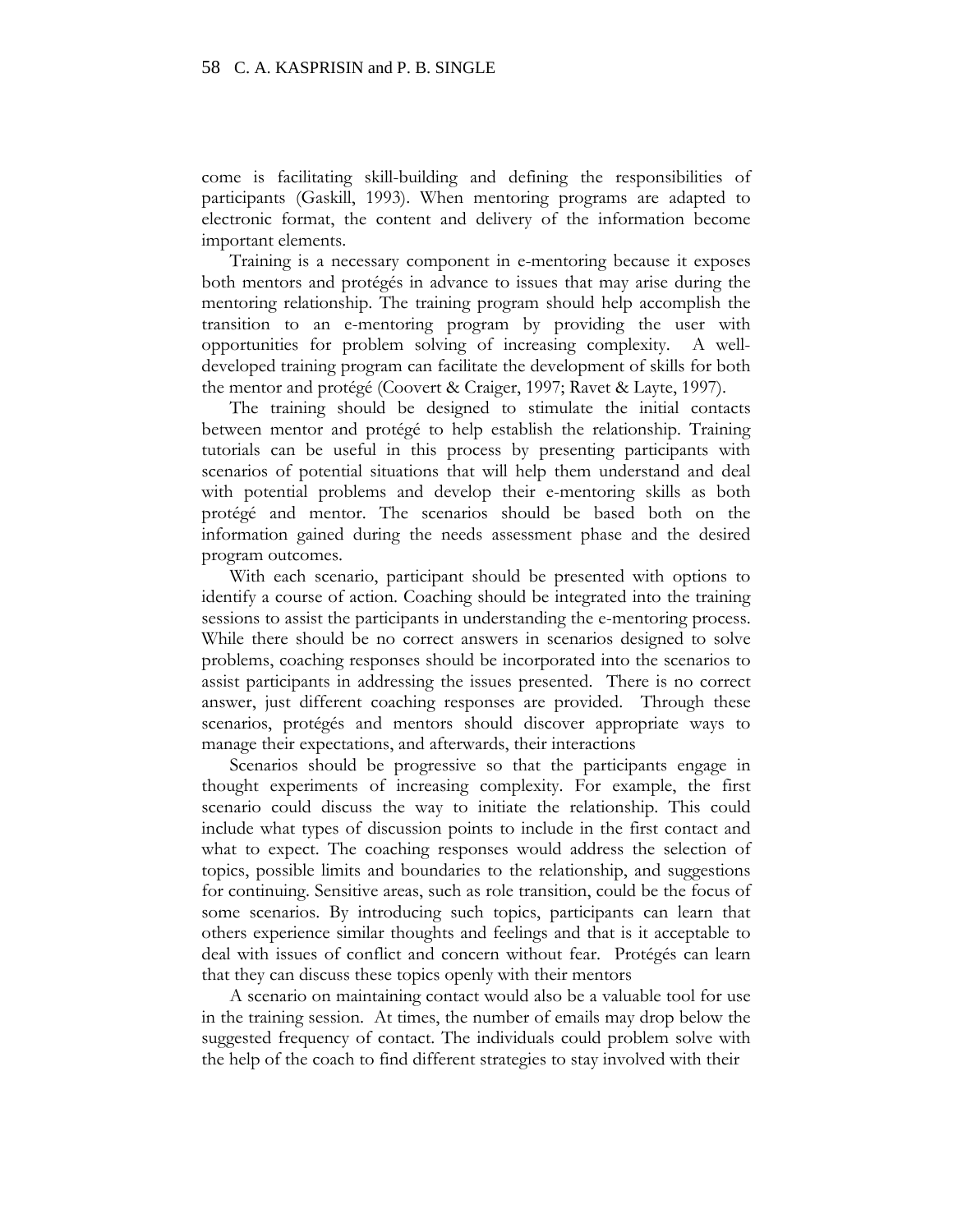mentor/protégé. Going though an exercise dealing with the topic will help prepare both the protégé and the mentor to address the issue when needed.

*Training models for managing expectations in e-mentoring.* Training can be delivered using a variety of methods. There are three primary types of e-training that appear in the literature: electronic discussion groups, webbased e-training, and individualized training via facilitators assigned to ementoring pairs (Single & Single, 2004). We discuss each of these in more detail below.

Electronic discussion involves participants in group dialogue about issues of importance. Electronic discussions were used in The Telementoring Young Women Project. We describe this process as an example of the way in which electronic discussion groups are developed and implemented. Training was accomplished through a process that Bennett, Hupert, et al (1998) call "online preparation sessions." The discussion list was individualized to meet the needs of the program participants. Each group had its own separate training session, mentors, protégés, and list facilitators or coaches.

Each discussion leader was responsible for a small group of mentors. Between 10 and 15 mentors were placed on each list for the training, which was accomplished through the discussion group. The training was highly structured and was completed over a three week period of time. The mentors were presented with scenarios and information to develop the online mentoring relationship. Through this process, the mentors were provided with coaching to respond to the scenarios and situations that would enable them to support their protégés. Each of the protégés also engaged in training using the discussion list method.

The use of on-line training utilizes the advantages of the World Wide Web aspects that allow participants to engage in the process anytime and anywhere internet access is available. MentorNet, an interactive web-based mentoring program for women in science, technology, engineering and mathematics used this on-line training format (Kasprisin et al., 2003; Kasprisin, Single, Single, & Muller, 2005). Programs goals and participant characteristics were identified, then case studies that addressed these issues were written. The case studies were subdivided into multiple scenarios. To facilitate their use, each scenario was posted on a website. The participant was asked to select on of two choices or responses at the end of each scenario. This required the individual to actively engage in the training process. The participants themselves determined the next step in the case study. At the conclusion of each scenario, two options were proposed. The participant could choose one of the "forced choice" options or provide a different response by typing into a text box. If the text box option was used, they would then be able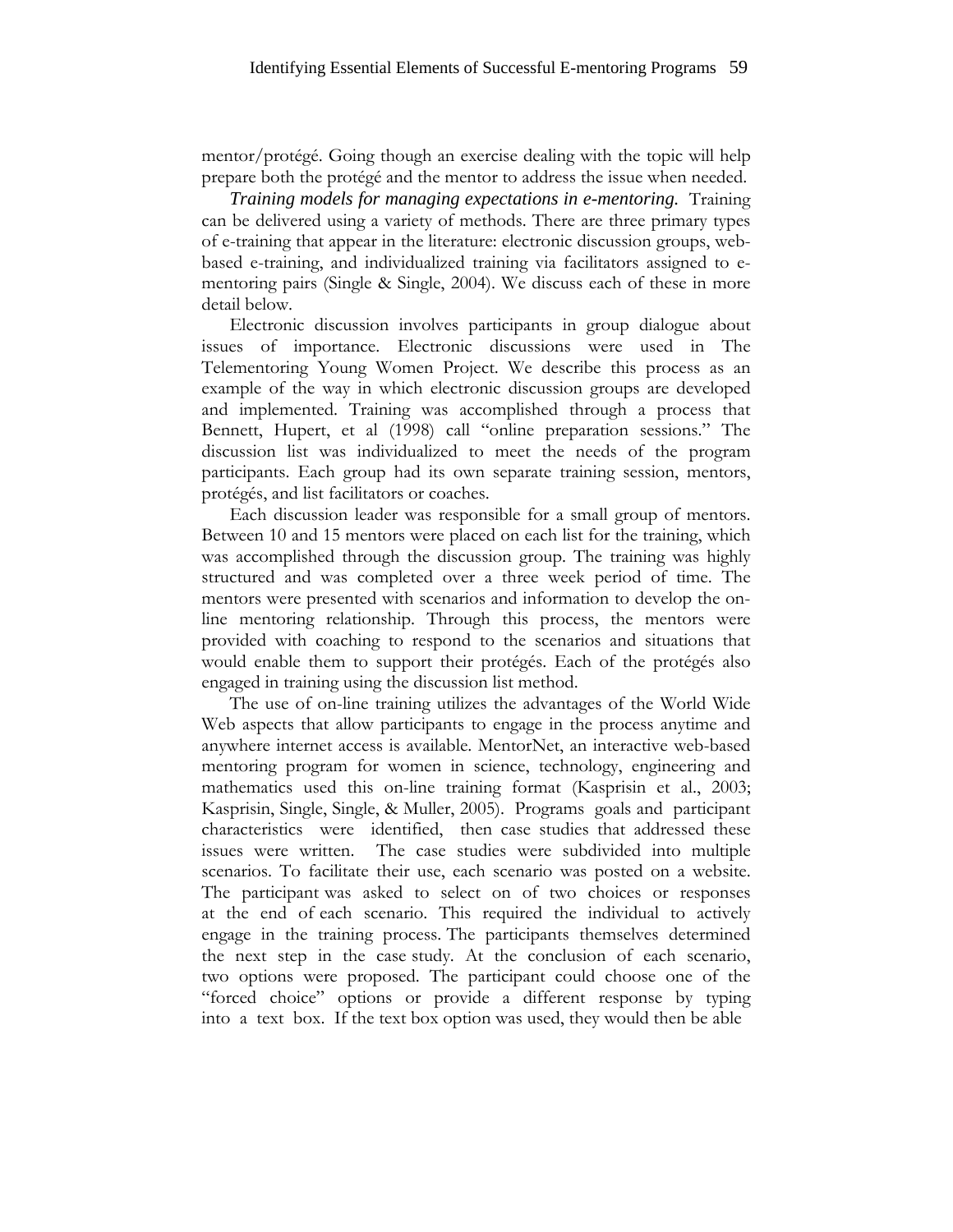to read responses posted by other participants in the training program. This training would then become similar to a threaded discussion group.

The use of the interactive Web-based training model has the advantages of being able to increase the number of participants that can be accommodated and decreases the need for group facilitators. This format is also very convenient for participants since they can access the training and participate at their own convenience.

Kasprisin and colleagues (2003) created a study to test the hypothesis that interactive, web-based online training was beneficial. The findings supported the assumption that a mandatory training program for protégés improves the e-mentoring experience; participants had a higher level of engagement than those who were not required to complete the training. The data from this study emphasized the need to mandate online training for the protégés to improve the capacity of the protégé to interact with and maintain the e-mentoring relationship. When the mentor data from the same study was analyzed, it showed that the mentors also benefited greatly by being paired with protégés who had participated in the mandatory online training sessions. Upon completion of the program, mentors had increased engagement and were more satisfied with their e-mentoring process.

It is possible to include components of training without designing a separate program. This was accomplished in the Electronic Emissary project using online facilitators (Harris & Figg, 2000). The purpose of the Electronic Emissary is to get students from grades K-12 by giving them access to external subject-matter experts as they work on school projects. Each e-mentoring pair was assigned a facilitator who coached them through the initial stages of the relationships. Due to the nature of the program, the coaches had to customize their facilitation for each group and specifically focus on the needs of individual students. This is referred to by Harris and Figg as "facilitator as tour guide" (2000, p. 230). In this role, the facilitator worked with the students and subject matter experts to identify doable projects, arrange schedules and deadlines, and ease the initial coordination among protégés and mentors. The facilitators had the responsibility for getting the e-mentoring pairs started in the online relationship.

Another significant component of formal, structured e-mentoring programs is coaching, which is discussed in the next section.

*Managing expectations through coaching.* Here, we are using the term "coaching" to describe the support that is provided by the structured ementoring programs or project staff throughout the duration of the program, rather than the help that the mentor provides the protégé during the e-mentoring relationships. The function of the coach is to work with both the mentors and protégés to maximize the relationship between them. In the initial phase of the mentor-protégé relationship, the coach serves the role of a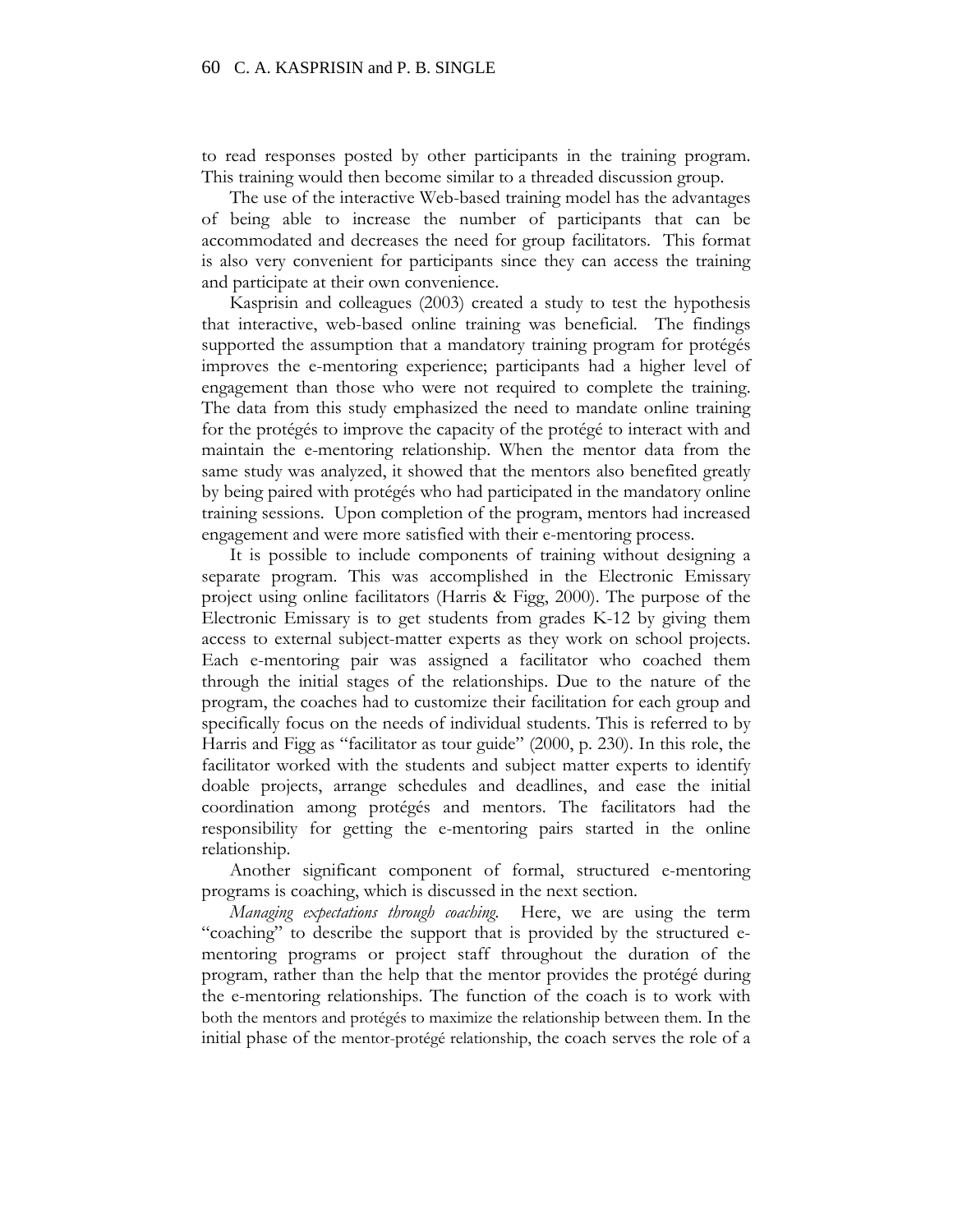facilitator. Studies have shown that regular interactions with program staff (i.e., coaches) are beneficial for face-to-face mentoring programs (Boyle & Boice, 1998), Single and Muller (2001) adapted coaching to a structured ementoring program using regularly scheduled e-mail messages. Over time, they discovered that brief email messages were most effective. If the message was brief (no more than one screen length), the participants were more likely to complete the entire message. If scrolling down the screen was necessary to read the entire message, participants were less likely to read the entire message. This reflected the busyness of the participants (professionals and college students in science, technology, engineering, and mathematics). Most individuals do not read information greater than one page in length. Single and Muller (2001) have noted "coaching, in a networked environment, is delivered via e-mail messages containing discussion suggestions or mentoring tips that are appropriate for the program goals and population" (p. 115). This is the approach used in the structured e-mentoring program noted above. Although the coaching messages were on the same topic for each group of mentors and protégés and were sent simultaneously, each group received messages unique to their educational level (for example, first and second year undergraduate students and their e-mentors received different messages than doctoral students and their e-mentors). This necessitated different coaching curriculums for each of the different groups that participated in the program.

Studies have confirmed the need for coaching and facilitation to support the e-mentoring relationship (Harris et al., 1996). In the Electronic Emissary project, Harris and Figg found that coaches assumed "multiple roles simultaneously"(2000, p. 229). The coaching function has four distinct purposes. Initially, the coach must provide support and encouragement and remind participants to stay in contact. If the mentor and protégé have encountered difficulties maintaining the email connection, a reminder from the coach can serve to help reestablish the connection between the ementoring partners without embarrassing either party. These reminders can also help prevent the pairs from becoming disconnected.

A second function of the coach is to act as a guide through the developmental stage of the relationship. The coach assists both mentor and protégé to maintain contact during this very important stage of building the relationship. Coaching messages customized for the program goals and each participant group are sent to provide a basis for discussion between the protégé and mentor. This is the third purpose of coaching. The final function of the coach is to allow the program staff to maintain contact with the participants, provide consultation, and take care of troubleshooting and rematching of the protégé and mentor if necessary.

In addition to the function of acting as a tour guide which was discussed in the previous section on training, Harris and Figg stated that coaches provided functions of tutor and "jovial nag" (2000, p. 230). The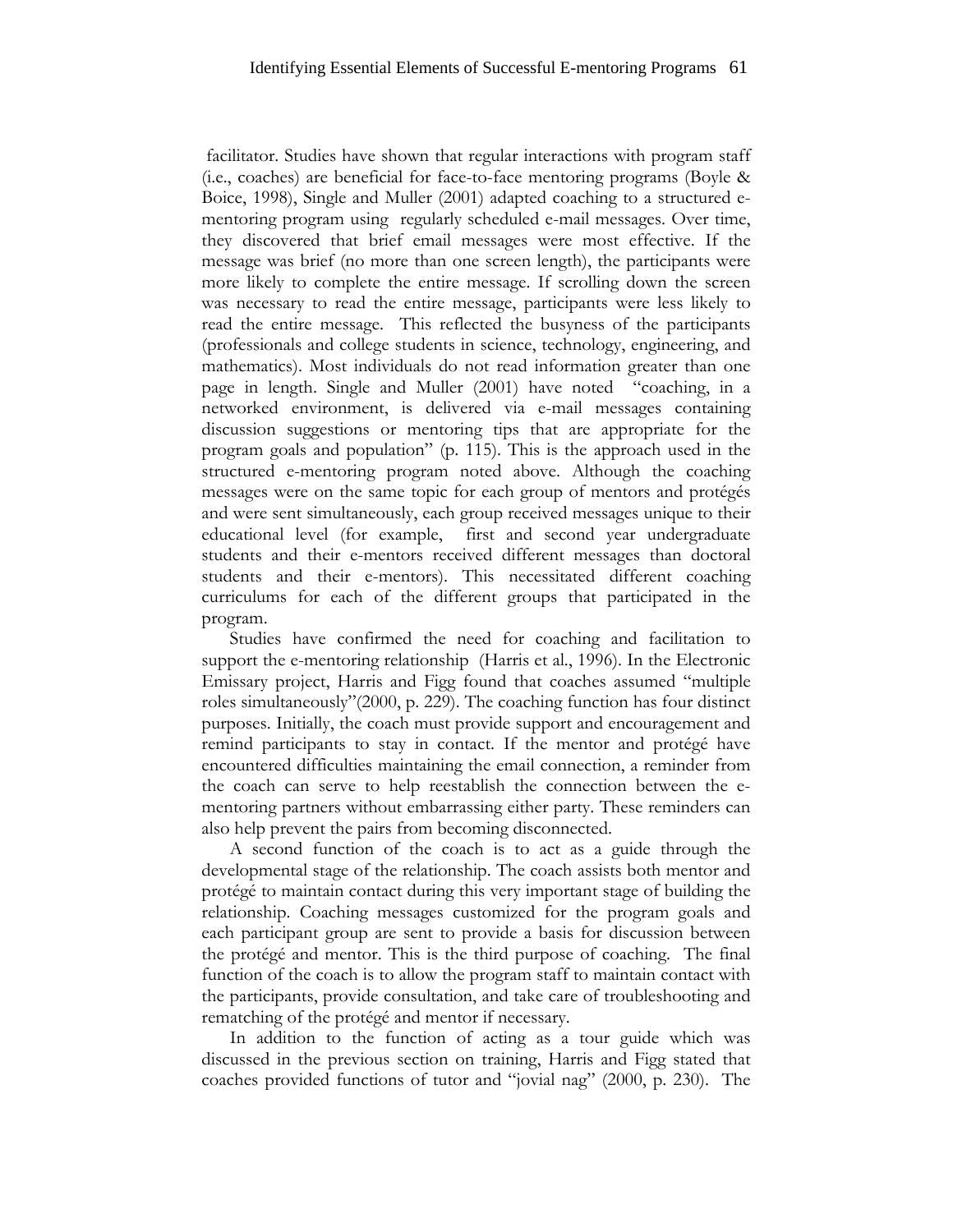term "tutor" has been used to identify the coach's role in managing program expectations. Harris and Figg felt the function of the coach as tutor was of particular value when participants have differing expectations and access to technology. For example, not all K-12 students have the ready access to the Internet that their mentors enjoy. In this situation, coaches need to assess the differences in availability and help identify solutions.

The role of jovial nag identified by Harris and Figg (2000) is similar to the coaching role of providing support and encouragement and sending reminders to stay in contact, as mentioned earlier. This is the first of the four purposes served by the coach. The jovial nag provides reminders to stay in contact, especially when the e-mentoring exchanges lag.

There has been little research comparing coaching and no coaching in an e-mentoring program. We propose that this is an area for further study. It has been found that the frequency of coaching messages had an impact on program success i.e. more frequent (weekly) coaching messages were more effective than less frequent (biweekly) ones. Using an experimental design methodology, Single, Muller, and Carlsen (2000) randomly assigned a group of e-mentoring partners to a condition where they received weekly coaching messages. A comparison group was assigned to receive biweekly coaching messages. The protégés who received more frequent (weekly) coaching messages had higher ratings of satisfaction with the program, compared with the protégés who received the less frequent (biweekly) coaching messages.

Neils (1997), the founder of the International Telementor Program, stated "The facilitator plays a crucial role." Coaching is the structural support provided by the program to the participants. It plays a critical role, but is often overlooked in the development of e-mentoring programs. It is the most resource intensive feature of structured e-mentoring programs. Studies with face-to-face mentoring programs have identified coaching as an important method of keeping participants involved and engaged in the program. In addition, studies have shown that the frequency of coaching contacts is directly related to the increasing satisfaction of the protégés. Although "coaching" or "facilitation" comes from different sources, it seems to be a program feature of e-mentoring programs that is effective in supporting the development and on-going involvement of the e-mentoring pairs. Harris & Figg (2000) describe four essential characteristics associated with a successful electronic coach or facilitator. These are the technical skills necessary to meet the goals of the program and to assist the mentors and protégés, organizational skills to manage both the program and number of messages that potentially come from the participants, the people skills that are necessary for on-line interactions, and lastly a knowledge of instructional design to help the participants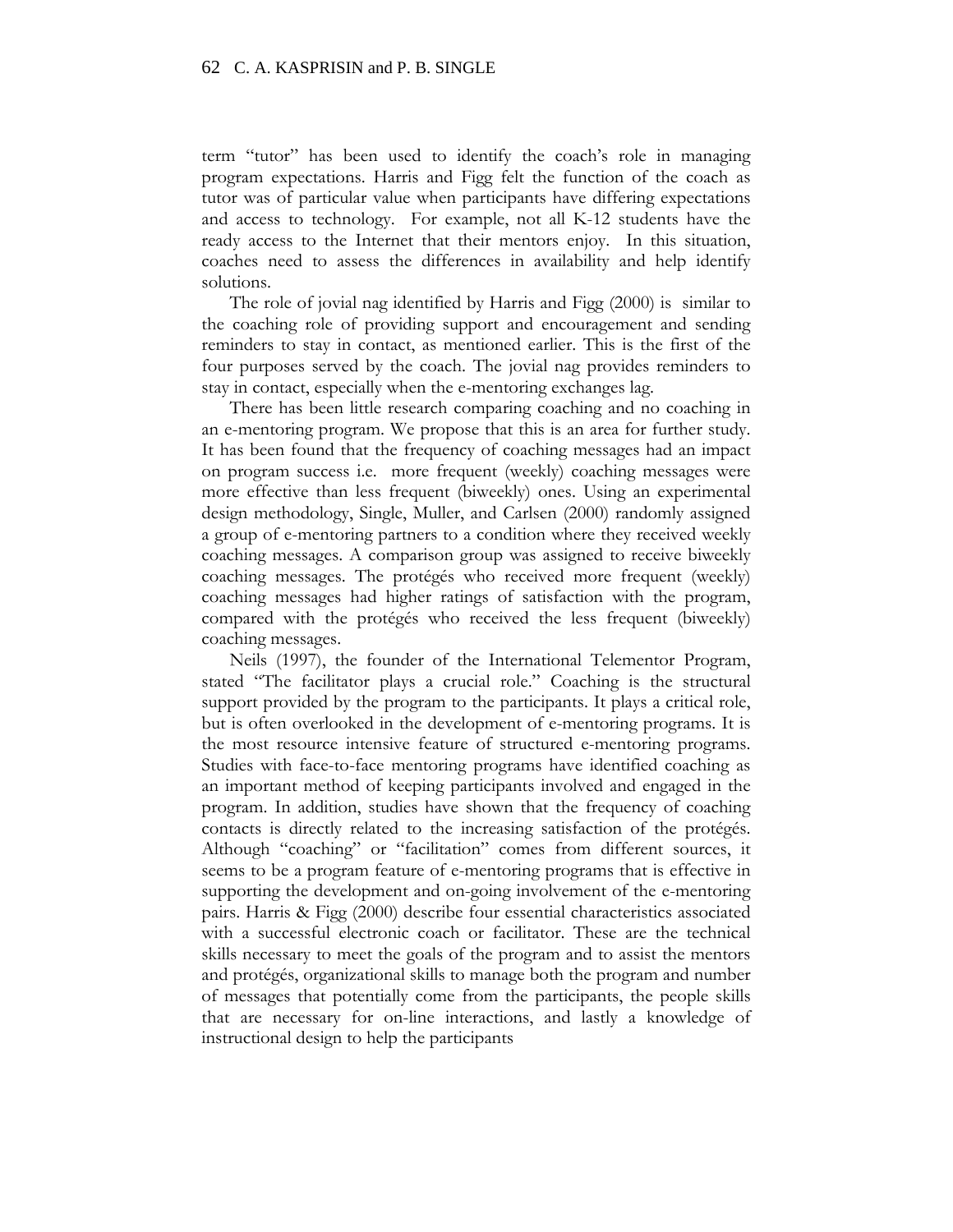## Group E-mentoring.

While the training and coaching features of e-mentoring programs primarily support involvement within the mentoring dyads, the next feature – group e-mentoring – facilitates group mentoring relationships among all the participants. Through the use of discussion groups, each group can share problems and potential solutions. Mentors can post messages about the difficulties they may be having engaging their protégés. Other mentors and the program coach can then offer different strategies for resolution. The same benefits can be achieved by the protégés. By observing the commonalities that they share with the other students and new professionals, the protégés can understand that they are not alone and are but truly part of a group that is having similar experiences. Often the somewhat anonymous nature of the Internet will facilitate this type of communication.

## Needs Assessment: Training.

To identify the appropriate subject matter, the next level of needs assessment must be performed. Questions such as what characteristics indicate a successful transformation and how to facilitate this transformation to the work environment need to be answered. These can be evaluated by an analysis of the experiences of those individuals who have been successful in their socialization to the job and profession.

In developing the e-mentoring programs for new nurses, focus groups were conducted enabling the discovery of commonalities that exist in the majority of the participants. Two groups of participants were used, newly graduated nurses and nurses with one year of experience. Baseline information was obtained from the newly graduated nurses to determine what the needs and expectations of this group. In comparison, focus groups were also scheduled with nurses who had one year of experience. The emphasis was on their experiences during the first year, both positive and negative. We inquired about the most common events, most distressing occurrences, and which actions were most likely to interfere with their continuation in employment or their development in the profession.

# CASE STUDY OF A NEEDS ASSESSMENT

#### Purpose

The purpose of the proposed e-mentoring program was to uncover commonalities of experiences of new graduate registered nurses in their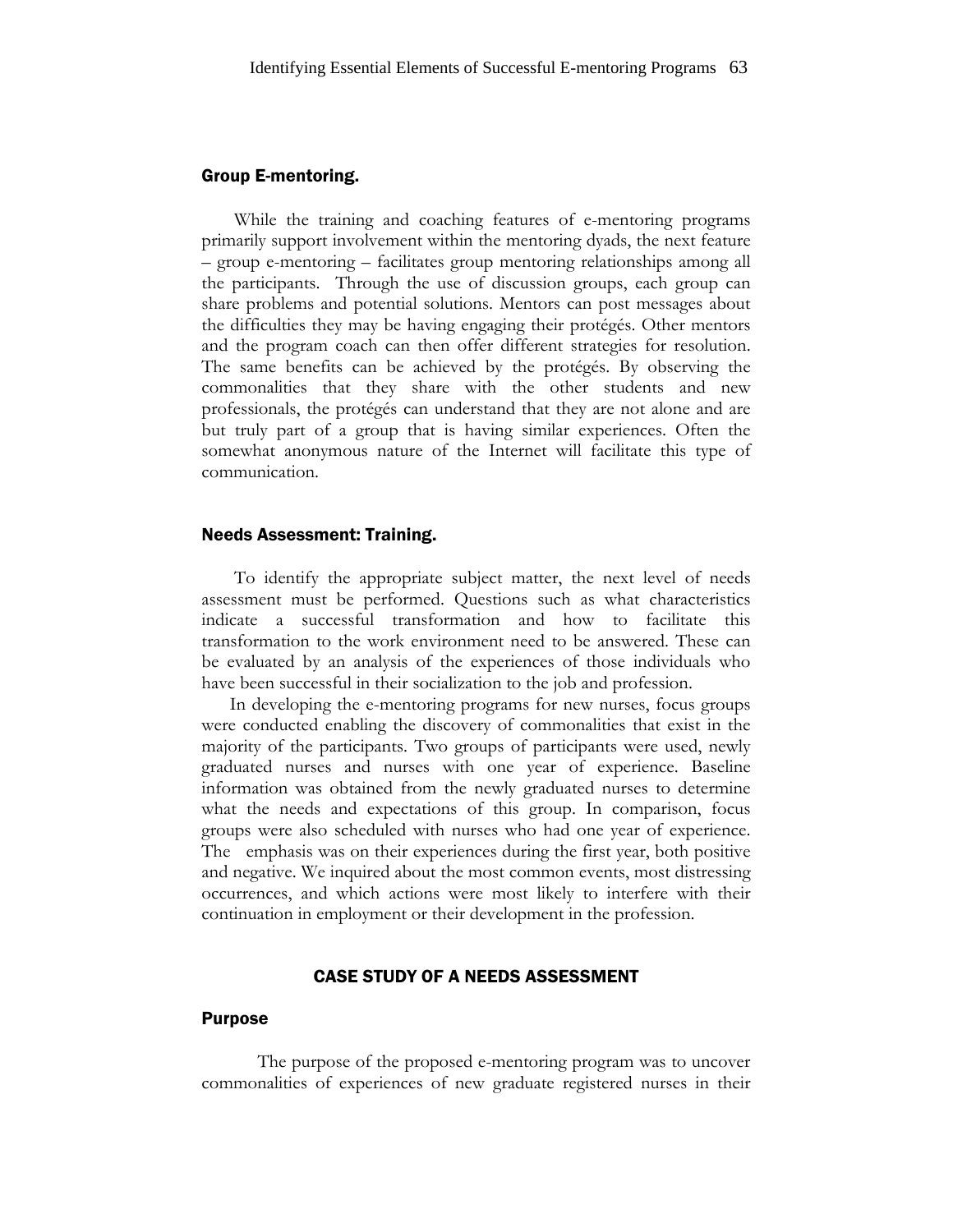first hospital employment. This program is important because currently there is a severe nursing shortage. Predictions are dire, as by 2020 the shortfall of nurses compared with the health care needs of the American population is expected to reach a crisis point (Bednash, 2000; Buerhaus et al., 2003; JCAHO, 2003; Murray, 2002). Also, the nursing shortage tends to be more severe in the rural areas of the nation. Therefore, e-mentoring allows for the mentoring of new nurses in areas where face-to-face mentoring opportunities may be scarce or unavailable.

Currently, there is little material in the research literature concerning the successful role transition and socialization of new nurses, although anecdotal support does exist. Finding out the needs and expectations of new nurses is important in order to be able to design an effective training program upon which to develop e-mentoring relationships. As mentioned earlier, we wanted the participants to get off to a good start in their new careers and to meet their actual needs, therefore a mechanism for identifying and grouping these needs was essential.

In addition, different populations and even cohorts may have unique experiences, although commonalities do exist Therefore, the case studies were conducted as close in time to the proposed e-mentoring program as possible, to ensure that the information on the needs of the new nurses was current and timely.

Under the blessing of the local medical center and after gaining human subjects' approval from the appropriate institution, we conducted a series of focus groups with newly graduated registered nurses. The new nurses were required to participate in an extended orientation period lasting six months. This orientation included classroom days at two, four, and six months. At each of these time points, we conducted focus groups with different subgroups of the new hires.

The focus groups were held in a classroom away from the clinical site. Each focus group lasted for 45 minutes to an hour at the end of orientation days. The focus groups ranged from 6 to 12 participants and the proceedings were audio recorded. The focus groups were led by one of the authors (C.A.K.).

The questions posed on the focus groups centered on their transition experience to the workplace. They were asked to remember the first day of work and significant issues that developed during their early employment. A sample question was "Tell me about your first day of work', after which the researcher facilitated the responses and interactions among the participants.

Out of these focus groups, three themes emerged that would greatly influence the development of an e-mentoring support program. These themes will be woven into the training and the other programmatic features of an e-mentoring program for new nurses. Below we present and dis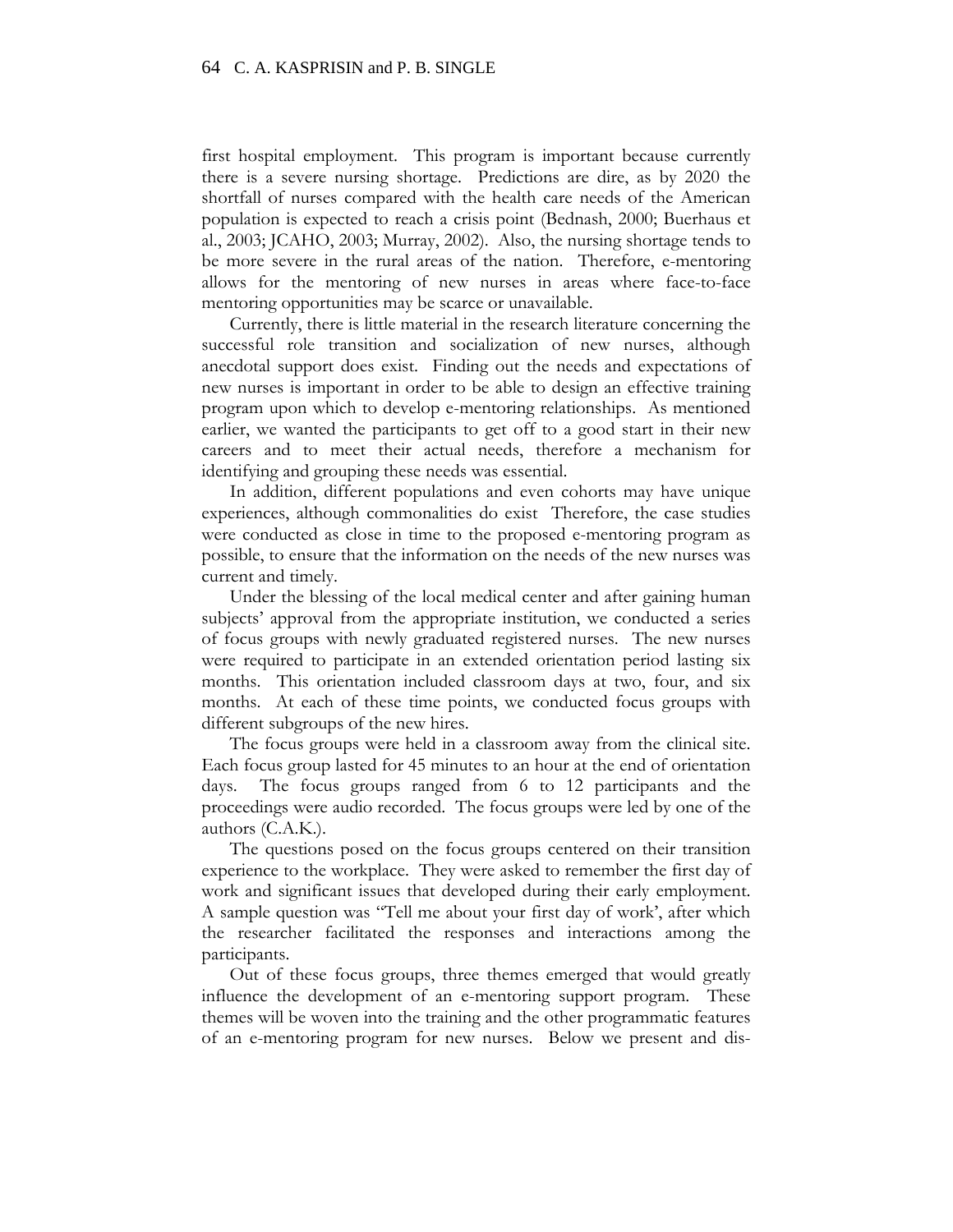cuss these themes in depth. In addition, we address how our awareness of the themes will influence program development.

#### Staff Not Being Prepared to Welcome New Nurses

One of the first themes to emerge was the sense that the staff on the hospital unit was not alerted to the arrival of a new employee. Therefore, when the new hires arrived on the units, they were not welcomed (as they were not expected). Rather they were inquired as to why they were there. The result was that the new hires began their new employment feeling unwelcome and unsure of themselves. While some new graduates did have positive experiences others verbalized frustration and self doubt. One new graduate was upset that two nurses were fighting over who would have to orient her to the unit "I have never felt so unwelcome. Neither nurse wanted to work with me. I kept trying to figure out what I had done wrong".

Immediately the new hires, as told in the focus groups, began questioning their decision to work on that unit in that institution. One participant reported that the nurse she was assigned to work with kept telling everything that was wrong with the institution. "By the end of the first day, I was certain that I'd made a mistake about working at this hospital, it seemed that they didn't do anything well." Another individual had been working in the institution in another capacity outside of the nursing department. This person was being oriented to the unit on the night shift. Upon arriving on the unit wearing the new name RN name tag "It was such an important day for me after all my hard work while holding a full time job, I had finally made it. Then when I greeted the staff and told them why I was on the unit, I was ignored. Even though I recognized most of the staff from my previous position, it was like they didn't want me there".

Basically, it seemed that this created a very negative first impression to the new hires. Regardless of the other incentives and benefits afforded by the institution, such as orientations, statements of the institutions value of and support for the new hires, these first impressions had lasting negative influences on the new employees. This was especially true since the new nurses had to work with the nursing staff – which were not actively being unwelcoming, but were not informed about the future arrival of their new colleague. Neither were the current staff coached on how new employees should be greeted.

This first scenario thus focused on of the needs of new hires, as indicated by the information gathered to inform the e-mentoring program in its training and each coaching activities. The protégés could be coached that sometimes the first day can get off to a rocky start. The unit may have been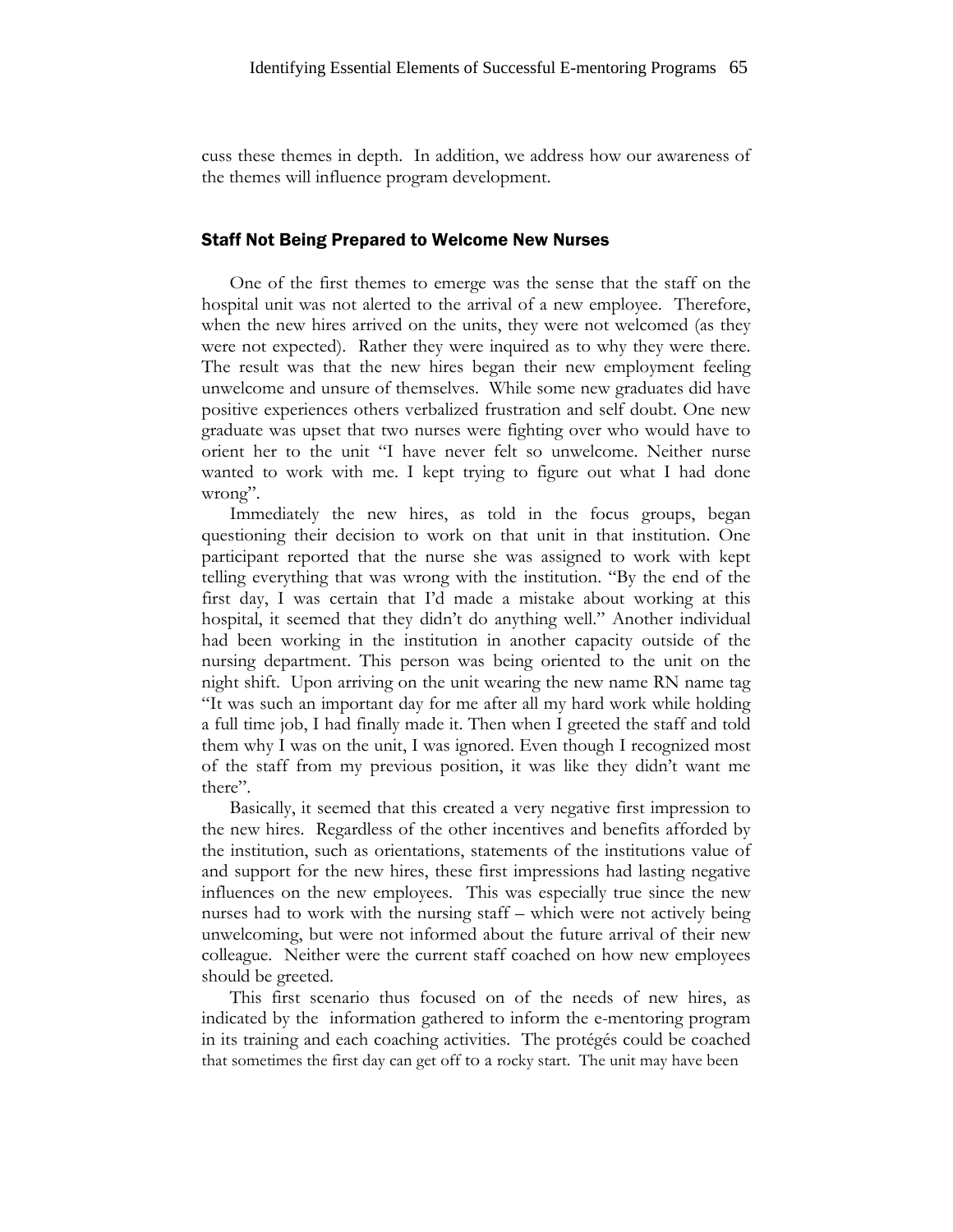busy, a crisis may have just occurred on the unit, or other unforeseen events. Also, the unit may not have been properly informed as to the new hires forthcoming arrival. Then the protégé could send an email to his or her mentor and feel free to tell them about the situation. This would prevent from blaming themselves, questioning their career choice (after 4 years of education), and prevent any decreases in enthusiasm for or affiliation with the nursing field. By knowing in advance, through a training tutorial that they may expect this type of treatment, and that it is unacceptable but not uncommon, will free up the new hire to discuss it with their mentor. Then the mentor can assist in normalizing the situation, coaching them through how to make the second day better, and aiding them in developing professional relationships on the unit. This would be a much better course of action than those taken by many who participated in the focus groups, who did not have an opportunity to share their negative first experiences in a supportive environment. Therefore, it created internal conflict and self doubts in the new nurses. That is precisely what we want to avoid.

#### Lack of Orientation to Unit-Specific Policies and Procedures

The second theme to emerge was ensuring that the new nurses were oriented to the policies and procedures relating to the work expectations on their particular unit. During the focus groups, a few mentioned uncertainties about knowing their scheduled work times and how to schedule days off and sick days. The most graphic example of this that came out of the focus groups was the experience of one new nurse who worked a regular work week, Monday through Friday, for four weeks. Upon receiving her second paycheck, she realized that something was not correct. She went the nurse manager, who only then informed her that she was actually supposed to have worked the weekends for two of those previous weeks, and not the regular Monday through Friday times. The new nurse was mortified that she was unaware of her scheduled work times, and doubly so that no one had contacted her when she did not report for work as scheduled, nor had they told her to go home when she worked on non-scheduled times.

While this is an extreme example, it shows how the central administrative functions may fall through the cracks for new nursing hires. Therefore the training tutorial for the e-mentoring program coaches the new hires through a check list of things to review during their first days (e.g., scheduling expectations, how to check schedules, daily unit routines, etc.). While there may be centralized procedures to handle these types of routine information transfer, and it may happen at orientation (which often occurs after the first few weeks of employment), this finding illustrates how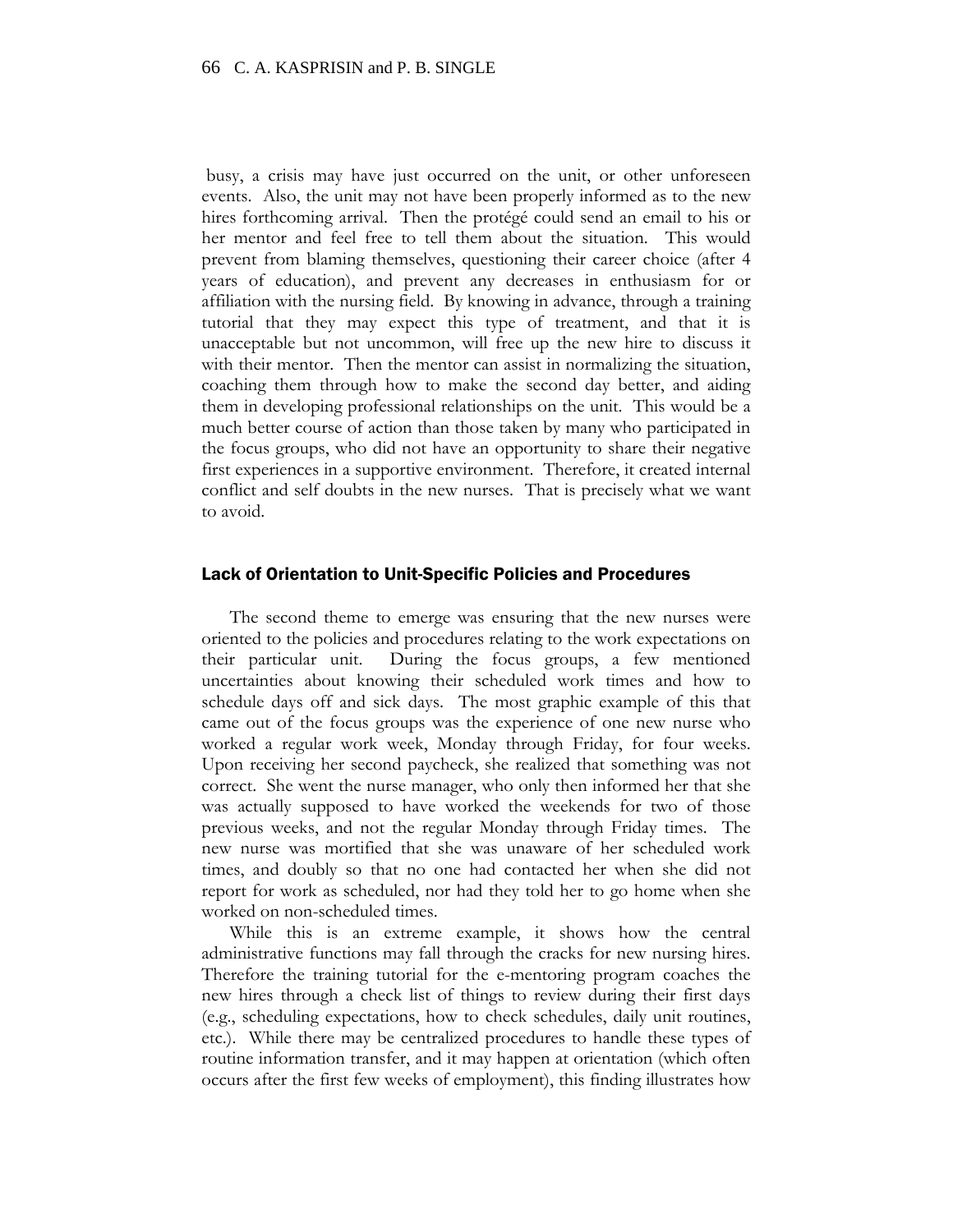often central policies and procedures are not implemented at the decentralized unit level.

The e-mentoring e-training assists the new nurses to develop their own check list of what they need to get off to a good start on the unit. This would include scheduling issues, work assignments, chain of command, and unit culture. The on-line e-training can get the new hire started thinking about these issues. Then this can be one of the first email interactions the new hire exchanges with his or her e-mentoring. This very tangible type of exchange can establish a strong foundation between the protégés and the ementors, as the e-mentors can provide very concrete and tangible advise as to how the new employee can get the information they need right up front. In addition, if the first day doesn't go as planned, and as referred in the previous section, then the e-mentor can serve as a supportive and impartial person to whom the protégé can unload their disgruntles and get feedback and advise. Most likely, this feedback and advise will help the protégé normalize a negative experience, and not make the new hire shake his or her confident or commitment to the field.

That is the advantage of e-mentoring, it provides an outlet for the protégé to get feedback in very uncomfortable or negative positions. Also, since the e-mentor will not be a part of the same unit, the e-mentor would feel free to provide honest and unhindered feedback about the situation experienced. Therefore, the protégé can solicit, and the e-mentor can provide, honest and supportive feedback.

Also through e-training, the protégés can have a foreshadowing of what to expect, and not be blindsided by the experience. By knowing this, they may be more likely to ask questions on the spot, or solicit support from their e-mentoring in a timely manner, so as to prevent deep resentment on the part of the new hires commitment and affiliation with the field.

#### No On-going Communication about their Early Progress

During the focus group at eight weeks, at a time when the new nurses were to be transitioning to their regular shift/patient assignments, some of the new nurses were concerned that their preceptors (the more senior nurse who has the job of orienting the new nurses and ensuring their skills are up to par) were ready to have them go it alone. While the new nurses had been working for a few weeks, and improving their skills, the lack of regular and consistent feedback about their progression left them confused and uncertain about their skill acquisition.

This theme came up when the participants responded to the question "How could have your orientation been made better?" Every participant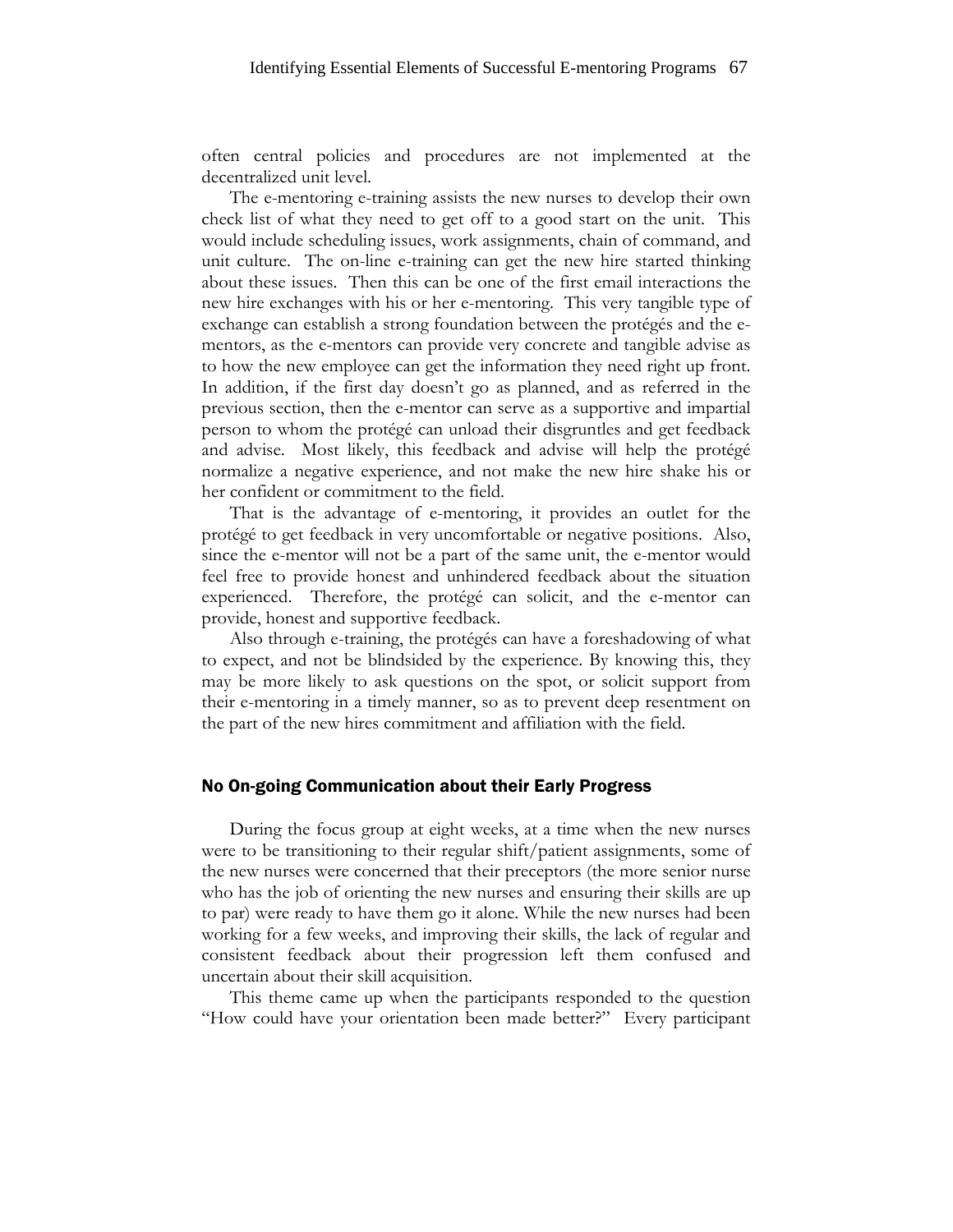commented on this same lack of communication and feedback on their early progress, although to varying degrees.

As part of the orientation, the new nurses were supposed to get regular and directed feedback from their preceptors. This did not happen, or at least not to the extent desired. Interactions that consisted of "How am I doing?" and the preceptor responded "Fine" seemed to be sufficient for many of the preceptors. However, these terse and informal conversations left the new nurses uncertain as to their progress and ability to begin working independently.

Rather, what the e-training modules would assist the new nurses in doing would be to help the new nurses to establish and request a regularly scheduled and formularized feedback session. The e-training, since it is set up on a website, would also link to a template for a skills checklist the new hires could use and bring to these sessions. The new nurses could go through these checklists with their preceptors, thereby getting the detailed and timely feedback and encouragement they desire.

These events would also provide regularly scheduled "excuses" for the protégés to email their e-mentors and report on the feedback sessions, and how they went. Part of this conversation would be setting of goals for the next period of time and create more opportunities for the e-mentoring partners to exchange emails, and thus further both their positive and negative perceptions, as indicated. Also, sharing the checklist with the ementor would allow a second person, other than the preceptors who are senior and more experienced nurses, to review the list and ascertain whether anything needs to be added or emphasized on the check list.

#### **CONCLUSIONS**

E-mentoring is still a relatively new field. While growing, the field still has some room to develop new structures and directions in terms of programmatic development and design. Conducting a needs assessment is an essential feature in developing an e-mentoring program. The needs assessment ensures that the issues of the population and the program goals are integrated into the program's features, such as the e-training and the initial stages of the e-mentoring that occurs between the newcomers and their more experienced mentors.

Needs assessment can take multiple forms. In this chapter, we utilized the methodology of focus groups to identify crucial issues of importance to new nurses. Other methodologies, such as surveys, interviews with participants and supervisors, and observations, could also be utilized to collect needs assessment data. These data can be grouped into emergent themes,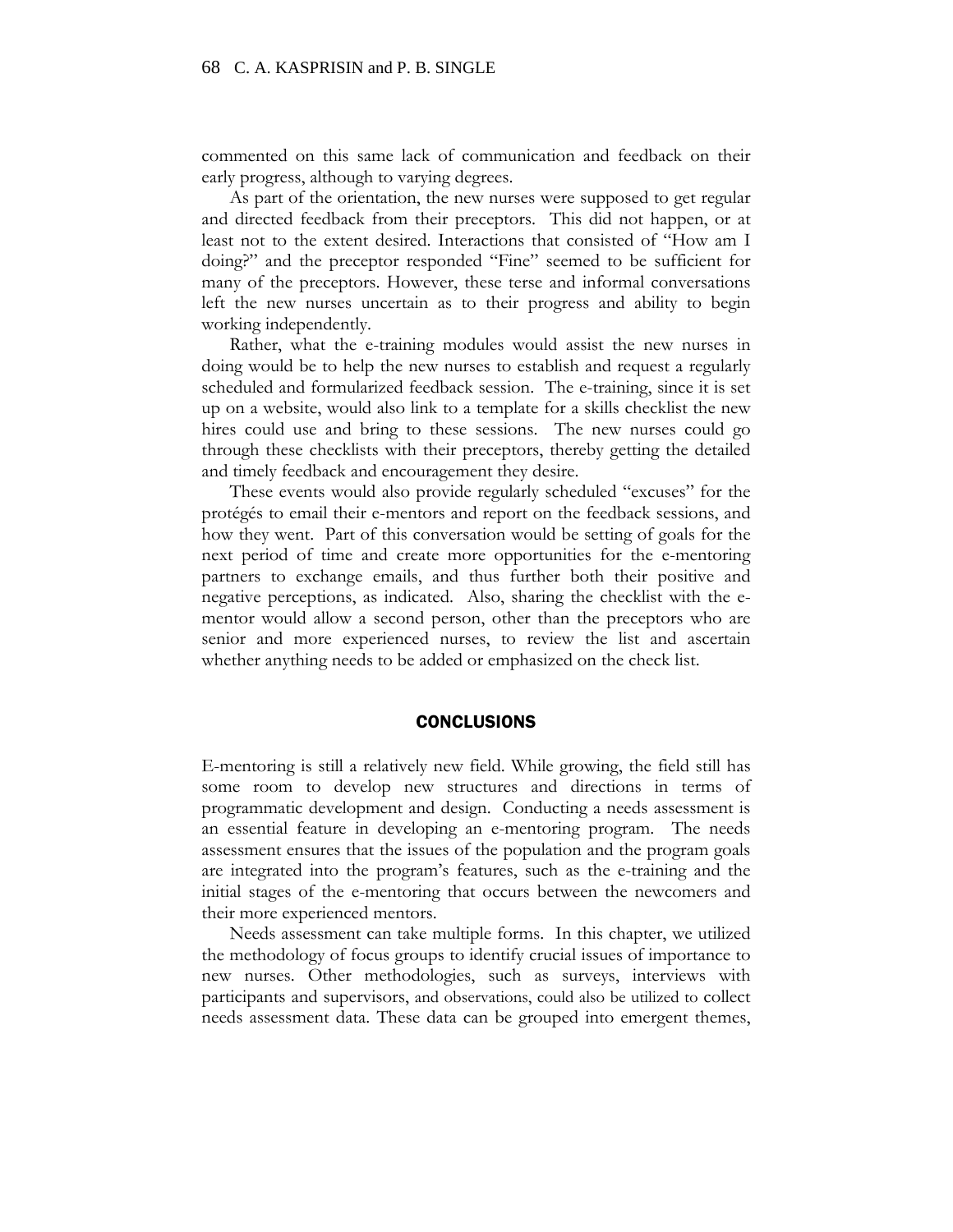as we did here, and then used to inform the e-training and e-mentoring program being developed to support the protégés.

The purpose of an e-mentoring program is to provide the support and guidance needed by the newcomers. What better way to identify the support and guidance they need than by asking them informally or formally thought process of a needs assessment? Once these themes and issues have been identified, a program can be developed that can truly meet the immediate and timely needs of the newcomers. In addition, this will form the foundation for a lasting relationship between the protégés and the ementor that will enable long-term problem solving and support to continue, enriching both.

# **REFERENCES**

- Asgari, M., & O'Neill, K. (2004, April). *What do they mean by "success"? Contributors to perceived success in a telementoring program for adolescents.* Paper presented at the American Educational Research Association, San Diego, CA.
- Bennett, D., Hupert, N., Tsikalas, K., Meade, T., & Honey, M. (1998). *Critical issues in the design and implementation of telementoring environments*. New York: Center for Children and Technology, EDC. Retrieved September 20, 2003 from

http://www2.edc.org/CCT/admin/publications/report/09\_1998.pdf.

Bennett, D., Tsikalas, K., Hupert, N., Meade, T., & Honey, M. (1998). *The benefits of online mentoring for high school girls: Telementoring young women in science, engineering, and computing project - Year 3 evaluation*. New York: Center for Children and Technology, EDC. Retrieved June 10, 2004 from

[http://www2.edc.org/CCT/admin/publications/report/telement\\_bo](http://www2.edc.org/CCT/admin/publications/report/telement_bomhsg98.pdf) [mhsg98.pdf.](http://www2.edc.org/CCT/admin/publications/report/telement_bomhsg98.pdf)

- Bierema, L. L., & Merriam, S. B. (2002). E-mentoring: Using computer mediated communication to enhance the mentoring process. *Innovative Higher Education, 26*, 211-227.
- Boyer, N. R. (2003). Leaders mentoring leaders: Unveiling role identity in an international online environment. *Mentoring and Tutoring, 11*(1), 25- 41.
- Boyle, P., & Boice, R. (1998). Systematic mentoring for new faculty teachers and graduate teaching assistants. *Innovative Higher Education, 22*, 157-179. Retrieved on October 2003 from [www.uvm.edu/~pbsingle](http://www.uvm.edu/~pbsingle).
- Chao, G. T. (1988). The socialization process: Building newcomer commitment. In M. London & E. M. Mone (Eds.), *Career growth and human resource strategies: The role of the human resource professional in employee development* (pp. 31-47). Westport, CT: Quorum Books.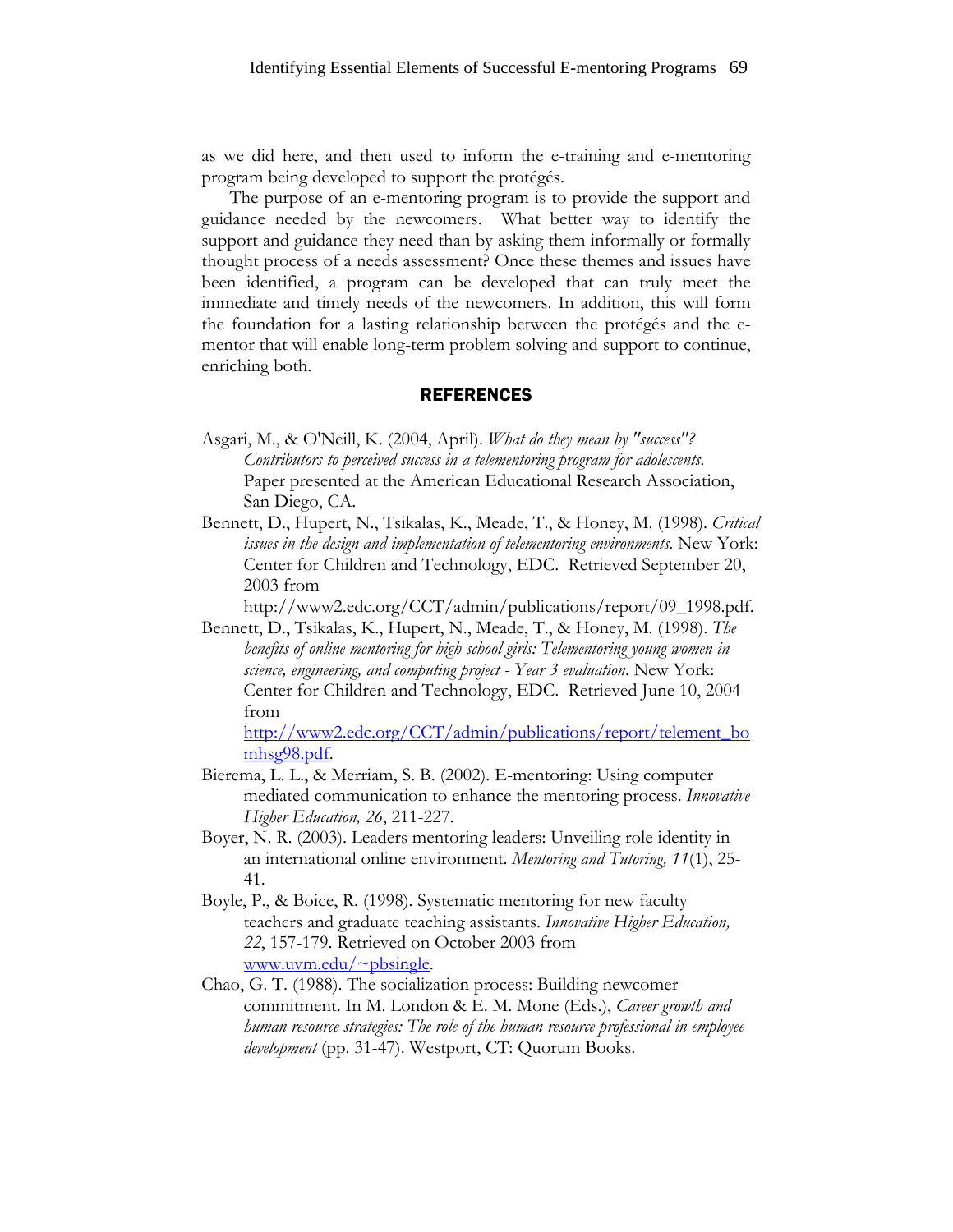- Coovert, M. D., & Craiger, J. P. (1997). Modeling performance and establishing performance criteria in training systems. In J. K. Ford, S. W. J. Kozlowski, K. Kraiger, E. Salas & M. S. Teachout (Eds.), *Improving training effectiveness in work organizations*. Mahway, New Jersey: Lawrence Erlbaum Associates, Publishers.
- Ensher, E. A., Heun, C., & Blanchard, A. (2003). Online mentoring and computer-mediated communication: New directions in research. *Journal of Vocational Behavior, 63*, 264-288.
- Friedman, A. A., Zibit, M., & Coote, M. (2004). Telementoring as a collaborative agent for change. *Journal of Technology, Learning, and Assessment, 3*(1), Retrieved on June 11, 2004 from [http://www.jtla.org](http://www.jtla.org/).
- Gaskill, L. R. (1993). A conceptual framework for the development, implementation, and evaluation of formal mentoring programs. *Journal of Career Development, 20*(2), 147-160.
- Harris, J., & Jones, G. (1999). A descriptive study of telementoring among students, subject matter experts, and teachers: Message flow and function patterns. *Journal of Research on Computing in Education, 32*, 36-53.
- Harris, J., O'Bryan, E., & Rotenberg, L. (1996). It's a simple idea, but it's not easy to do: Practical lessons in telementoring. *Learning and Leading with Technology, 24*(2), 53-57. Retrieved June 8, 2004 from [http://emissary.wm.edu/templates/content/publications/October96LLT.p](http://emissary.wm.edu/templates/content/publications/October96LLT.pdf) [df.](http://emissary.wm.edu/templates/content/publications/October96LLT.pdf)
- Harris, J., Rotenberg, L., & O'Bryan, E. (1997). *Results from the Electronic Emissary Project: Telementoring lessons and examples [Online].* Denton, TX: Texas Center for Educational Technology. Retrieved on June 9, 2004 from [http://www.tcet.unt.edu/pubs/em/em01.pdf.](http://www.tcet.unt.edu/pubs/em/em01.pdf)
- Harris, J. B., & Figg, C. (2000). Participating from the sidelines, online: Facilitating telementoring projects. *ACM Journal of Computer Documentation, 24*(4), 227- 236. Retrieved June 1, 2004 from [http://emissary.wm.edu/templates/content/publications/harris-and](http://emissary.wm.edu/templates/content/publications/harris-and-figg.pdf)[figg.pdf.](http://emissary.wm.edu/templates/content/publications/harris-and-figg.pdf)
- Ithaca Evaluation Group. (1999). *MentorNet: 1998-99 Evaluation Report*. San José, CA: San José State University.
- Kasprisin, C. A. (2003). *An analysis of the effectiveness of computer mediated tutorials used in e-mentoring.* Unpublished doctoral dissertation, University of Vermont, Burlington, VT.
- Kasprisin, C. A., Single, P. B., Single, R. M., & Muller, C. B. (2003). Building a better bridge: Testing e-training to improve e-mentoring programmes in higher education. *Mentoring and Tutoring, 11*(1), 67-78. Retrieved on October 22, 2003 from [www.uvm.edu/~pbsingle](http://www.uvm.edu/~pbsingle).
- Kasprisin, C. A., Single, P. B., Single, R. M., & Muller, C. B. (2005). *Building a better bridge revisited: Training protégés benefits mentors*. Manuscript in preparation.
- Kimball, L., & Eunice, A. (1999). *Zen and the art of faciliating virtual learning communities.* Paper presented at the Thinkquest Teachers' Summit, Los Angeles, CA.
- Murray, M. (1991). *Beyond the myths and magic of mentoring*. San Francisco: Jossey-Bass.